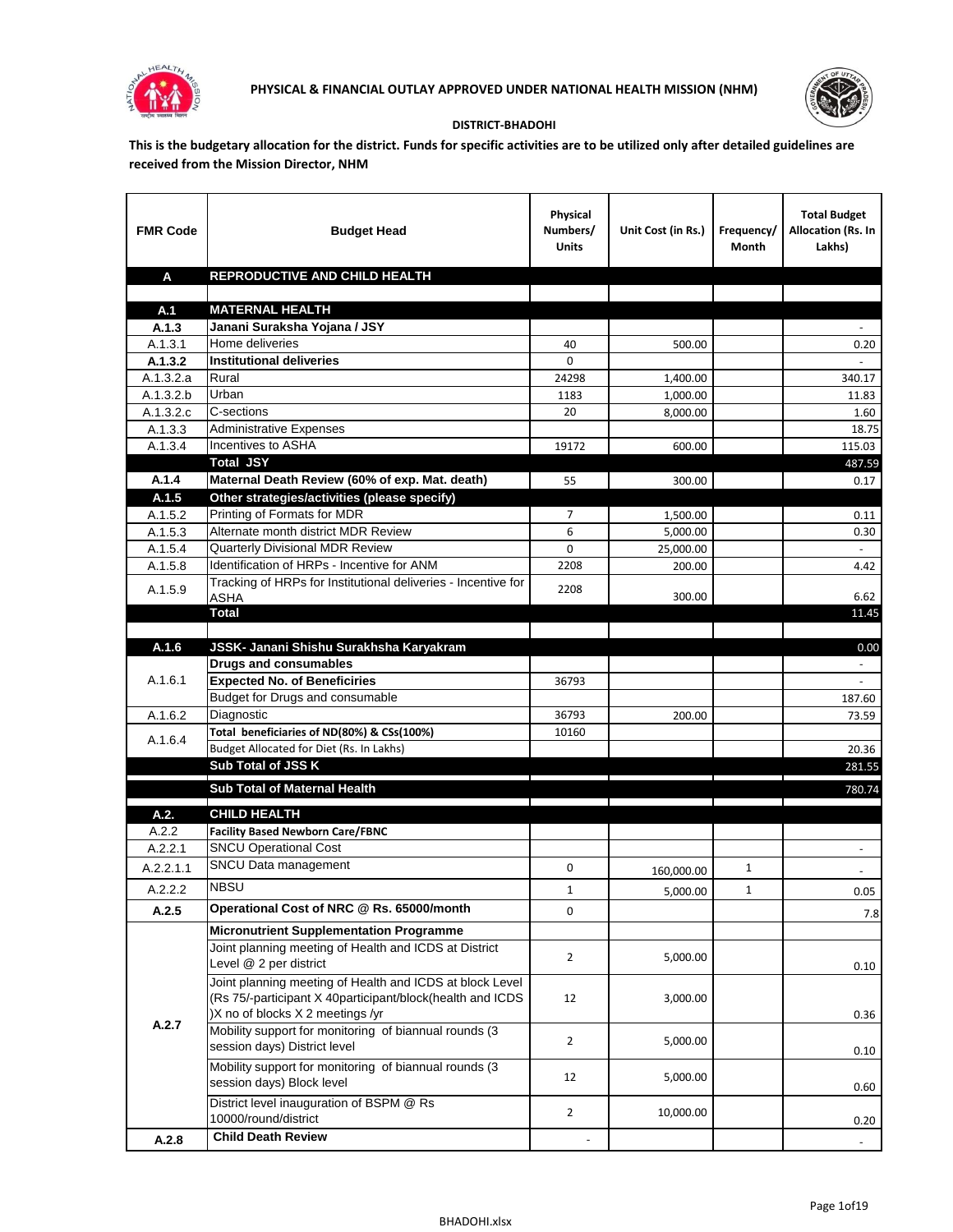| <b>FMR Code</b> | <b>Budget Head</b>                                                                                                                             | Physical<br>Numbers/<br><b>Units</b> | Unit Cost (in Rs.) | Frequency/<br><b>Month</b> | <b>Total Budget</b><br>Allocation (Rs. In<br>Lakhs) |
|-----------------|------------------------------------------------------------------------------------------------------------------------------------------------|--------------------------------------|--------------------|----------------------------|-----------------------------------------------------|
|                 | <b>Sub-total Child Health</b>                                                                                                                  |                                      |                    |                            | 9.21                                                |
|                 |                                                                                                                                                |                                      |                    |                            |                                                     |
| A.3             | <b>FAMILY PLANNING</b>                                                                                                                         |                                      |                    |                            |                                                     |
| A.3.1           | <b>Terminal/Limiting Methods</b>                                                                                                               |                                      |                    |                            |                                                     |
| A.3.1.1         | Female sterilization camps @ Rs. 3500/camp                                                                                                     | 76                                   | 3,500.00           |                            | 2.66                                                |
| A.3.1.2         | NSV camps @ Rs. 3500/camp<br>Budget for Female Interval Sterilization Compensation                                                             | $\overline{2}$                       | 3,500.00           |                            | 0.07                                                |
| A.3.1.3         | @ Rs.2000/-Per Case in Public Sector-(In Rs.)                                                                                                  | 1699                                 | 2,000.00           |                            | 33.98                                               |
|                 | <b>Budget for Post Partum Female Sterilization</b><br>Compensation @ Rs.3000/-Per Case in Public Sector-(In<br>$Rs.$ )                         | 40                                   | 3,000.00           |                            | 1.20                                                |
| A.3.1.4         | Budget for Male Sterilization Compensation @ Rs.2700/-<br>Per Case in Public Sector -(In Rs.)                                                  | 20                                   | 2,700.00           |                            | 0.54                                                |
| A.3.2           | <b>Spacing Methods</b>                                                                                                                         |                                      |                    |                            |                                                     |
| A.3.2.2         | Total Budget Allocated for Compensation for IUCD<br>insertion at health facilities (including fixed day services at<br>SHC and PHC) @ Rs 20/-  | 8894                                 | 20.00              |                            | 1.78                                                |
| A.3.2.3         | PPIUCD services (Incentive to provider @Rs 150 per<br>PPIUCD insertion)                                                                        | 1500                                 | 150.00             |                            | 2.25                                                |
|                 | Orientation/Review of ASHA/ANM/AWW for scheme<br>for HDC, ESB, PTK                                                                             |                                      |                    |                            |                                                     |
| A.3.2.5         | <b>District level</b>                                                                                                                          | $\mathbf{1}$                         | 10,000.00          | $\mathbf{1}$               | 0.10                                                |
|                 | <b>Block level Quarterly</b>                                                                                                                   | 6                                    | 10,000.00          | 4                          | 2.40                                                |
| A.3.2.6         | Dissemination of FP manuals and guidelines                                                                                                     | $\mathbf{1}$                         | 20,000.00          | $\mathbf{1}$               | 0.20                                                |
| A.3.3           | Budget for POL for Mobility to Surgeons team for FDS<br>Camps @ Rs.1000/ camp                                                                  | 76                                   | 1,000.00           |                            | 0.76                                                |
| A.3.5.1         | Orientaion workshop, QAC meeting at distirct level-<br>Quarterly                                                                               | $\mathbf{1}$                         | 2,000.00           | 4                          | 0.08                                                |
| A.3.5.2         | FP Review Meeting at Divisional level-Quarterly                                                                                                | 0                                    | 20,000.00          | 4                          |                                                     |
| A.3.5.3         | Performance reward                                                                                                                             | $\mathbf{1}$                         | 50,000.00          |                            | 0.50                                                |
| A.3.5.4         | World Population Day' celebration (such as mobility,<br>IEC activities etc.):                                                                  |                                      |                    |                            |                                                     |
|                 | District level                                                                                                                                 | $\mathbf{1}$                         | 100,000.00         |                            | 1.00                                                |
|                 | <b>Block Level</b>                                                                                                                             | 6                                    | 10.000.00          |                            | 0.60                                                |
| A.3.5.5         | Other strategies/activities (such as strengthening<br>fixed day services for IUCD & Sterilisation, etc.)                                       |                                      |                    |                            |                                                     |
|                 | Printing of FP Manuals, Guidelines, etc.                                                                                                       | 0                                    |                    |                            |                                                     |
|                 | Sterilization Register @ Rs.150/Register                                                                                                       | 6                                    | 150.00             | $\centerdot$               | 0.01                                                |
|                 | IUCD Register @ Rs.150/- Register                                                                                                              | 116                                  | 150.00             |                            | 0.17                                                |
|                 | PPIUCD Registers @ Rs.150/-Register                                                                                                            | 10                                   | 150.00             |                            | 0.02                                                |
| A.3.5.5.1       | Injectable Registers @ Rs.150/Register                                                                                                         | 10                                   | 150.00             |                            | 0.02                                                |
|                 | Counseling Register @ Rs.150/-Register (3 per<br>Counselor)                                                                                    | 3                                    | 150.00             |                            | 0.00                                                |
|                 | Consent Form , Medical Record CheckIklist, Posoot<br>Operatiive Instructionn Card, Ssterilization Certificate for<br>Sterilization@ Rs 5/-Unit | 9652                                 | 5.00               |                            | 0.48                                                |
|                 | Enhance Contribution of PRIs and Family members of<br>eligible couples in 75 districts with high unmet need<br>and TFR                         |                                      |                    |                            |                                                     |
| A.3.5.5.2       | District Level NSV Satisfied Client Meet @Rs.20000/-<br>District                                                                               | $\mathbf{1}$                         | 20,000.00          |                            | 0.20                                                |
|                 | Block Level Panch Sarpanch Sammellan @Rs.10000/-<br><b>Block</b>                                                                               | 9                                    | 10,000.00          |                            | 0.90                                                |
| A.3.5.5.3       | RMNCHA Counsellling Corners @ Rs.35,000/-                                                                                                      | $\overline{2}$                       | 35,000.00          |                            | 0.70                                                |
|                 | <b>World NSV Week</b>                                                                                                                          |                                      |                    |                            |                                                     |
| A.3.5.5.6       | <b>District level</b>                                                                                                                          | $\mathbf{1}$                         | 25,000.00          |                            | 0.25                                                |
|                 | <b>Block level</b>                                                                                                                             | 6                                    | 10,000.00          |                            | 0.60                                                |
|                 | Govt. COT at Divisions level for FP Services                                                                                                   |                                      |                    |                            |                                                     |
|                 | Divisional Govt. COT @ Rs.50000/month for 12 month                                                                                             | 0                                    | 5,000.00           | 12                         | $\omega$                                            |
|                 |                                                                                                                                                |                                      |                    |                            |                                                     |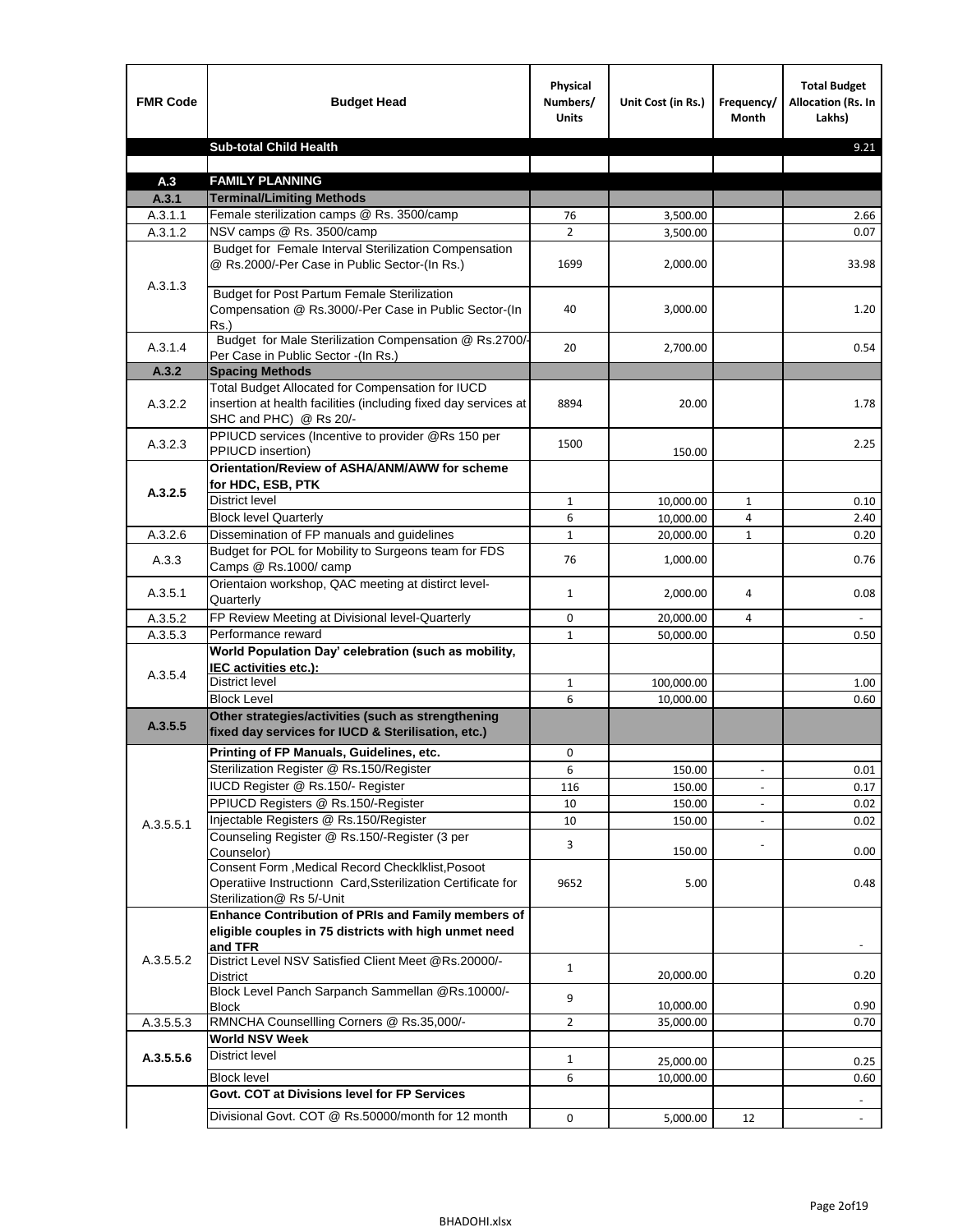| <b>FMR Code</b> | <b>Budget Head</b>                                                                                                                                                                          | Physical<br>Numbers/<br><b>Units</b> | Unit Cost (in Rs.) | Frequency/<br>Month | <b>Total Budget</b><br>Allocation (Rs. In<br>Lakhs) |
|-----------------|---------------------------------------------------------------------------------------------------------------------------------------------------------------------------------------------|--------------------------------------|--------------------|---------------------|-----------------------------------------------------|
| A.3.5.5.8       | Exra Incentive for Female Interval Sterilization in Public<br>Sector.-(20% of 80% ELA) @ Rs. 130 per case                                                                                   | 340                                  | 130.00             |                     | 0.44                                                |
|                 | Extra Incentive for Male Sterilization in Public Sector-<br>(40% ELA) @ Rs. 155 per case                                                                                                    | 8                                    | 155.00             |                     | 0.01                                                |
|                 | <b>Sub-total Family Planning</b>                                                                                                                                                            |                                      |                    |                     | 51.92                                               |
|                 | ADOLESCENT HEALTH / RKSK (Rashtriya Kishore                                                                                                                                                 |                                      |                    |                     |                                                     |
| A.4             | Swasthya Karyakram)                                                                                                                                                                         |                                      |                    |                     |                                                     |
| A.4.1           | <b>Facility based services</b>                                                                                                                                                              |                                      |                    |                     |                                                     |
| A.4.1.1         | Orientation meetings-HPD Districts                                                                                                                                                          | $\Omega$                             | 9000               | $\mathbf{1}$        |                                                     |
|                 | Review meetings at District level-Quarterly                                                                                                                                                 | $\mathbf{1}$                         | 5000               | 4                   | 0.20                                                |
| A.4.1.2         | Establishment of new clinics at DH/Medical college level                                                                                                                                    | 0                                    | 50,000.00          |                     |                                                     |
|                 | Operating expenses for existing clinics                                                                                                                                                     | 0                                    |                    |                     |                                                     |
|                 | DH & MC level Existing AFHS clinics                                                                                                                                                         | 0                                    | 600.00             | 12                  |                                                     |
| A.4.1.4         | DH & MC level AFHS clinics (New)                                                                                                                                                            | 0                                    | 600.00             | 6                   | $\overline{\phantom{a}}$                            |
|                 | CHC level Existing AFHS clinics                                                                                                                                                             | 0                                    | 400.00             | 12                  | $\overline{\phantom{a}}$                            |
|                 | PHC level existing AFHS clinics                                                                                                                                                             | $\Omega$                             | 200.00             | 12                  | $\blacksquare$                                      |
| A.4.1.5         | Mobility support for AH counsellors at MC/DH level AH<br>Clinic at @ Rs 1000 per month for 06 month                                                                                         | 0                                    | 1,000.00           | 6                   |                                                     |
|                 | Mobility support for Exsiting AH counsellors at CHC level<br>AH Clinic at @ Rs 1000 per month for 06 month                                                                                  | 0                                    | 1,000.00           | 6                   |                                                     |
| A.4.5.7         | <b>WIFS Register</b>                                                                                                                                                                        | 5130                                 | 100.00             |                     | 5.13                                                |
| A.4.5.8         | <b>NIPI Register</b>                                                                                                                                                                        | 3760                                 | 100.00             |                     | 3.76                                                |
| A.4.5.9         | <b>WIFS Reporting Formats</b>                                                                                                                                                               | 72144                                | 0.50               |                     | 0.36                                                |
|                 | <b>Sub-total Adolescent Health</b>                                                                                                                                                          |                                      |                    |                     | 9.45                                                |
| A.5             | <b>RBSK</b>                                                                                                                                                                                 |                                      |                    |                     |                                                     |
| A.5.1           | <b>Operational Cost of RBSK (Mobility support, DEIC etc)</b>                                                                                                                                |                                      |                    |                     |                                                     |
| A.5.1.2         | Prepare detailed operational plan for RBSK across<br>districts (cost of plan/convergence/monitoring<br>meetings should be kept seperately)<br>One meeting @ Rs. 500 per block for microplan | 5                                    | 500.00             |                     | 0.03                                                |
|                 | One orientation meeting for RBSK software                                                                                                                                                   | 5                                    | 90.00              |                     | 0.00                                                |
| A.5.1.3         | Mobility support for Mobile health team                                                                                                                                                     | 10                                   | 30,000.00          | 12                  | 36.00                                               |
| A.5.1.4         | Operational cost of DEIC                                                                                                                                                                    |                                      |                    |                     | 0                                                   |
| A.5.1.5         | New born screening- Inborn error of metabolism (please<br>give details per unit cost of screening, number of children<br>to be screened and the delivery points Add details)                |                                      |                    |                     | 0                                                   |
| A.5.1.7         | Spectacle for children                                                                                                                                                                      | 1218                                 | 275.00             |                     | 3.35                                                |
| A.5.1.10        | Monitoring Meeting at District level                                                                                                                                                        | $\mathbf{1}$                         | 5,000.00           | 3                   | 0.15                                                |
|                 |                                                                                                                                                                                             |                                      |                    |                     |                                                     |
|                 | <b>Sub-total RBSK</b>                                                                                                                                                                       |                                      |                    |                     | 39.53                                               |
| A.7             | <b>PNDT Activities</b>                                                                                                                                                                      |                                      |                    |                     |                                                     |
|                 | <b>Support to PNDT cell</b>                                                                                                                                                                 |                                      |                    |                     |                                                     |
|                 | Honorarium of Divisional Level Data Assistant @ Rs.<br>18743 per month for 12 months                                                                                                        | 0                                    | 18,743.00          | 12                  |                                                     |
| A.7.1           | Honorarium of District Level Data Assistant @<br>Rs.                                                                                                                                        | $\mathbf{1}$                         | 11,025.00          | 12                  |                                                     |
|                 | 11025 per month for 12 months<br>Contingency at Divisional level for PCPNDT Cell                                                                                                            | 0                                    | 10,000.00          | $\mathbf{1}$        | 1.32<br>$\overline{\phantom{a}}$                    |
|                 | Contingency at District level for PCPNDT Cell                                                                                                                                               | $\mathbf{1}$                         | 5,000.00           | $\mathbf{1}$        | 0.05                                                |
| A.7.2.2         | Visit of Divisional level Inspection Committee (Including<br>TA/DA)                                                                                                                         | 0                                    | 10,000.00          | $\mathbf{1}$        |                                                     |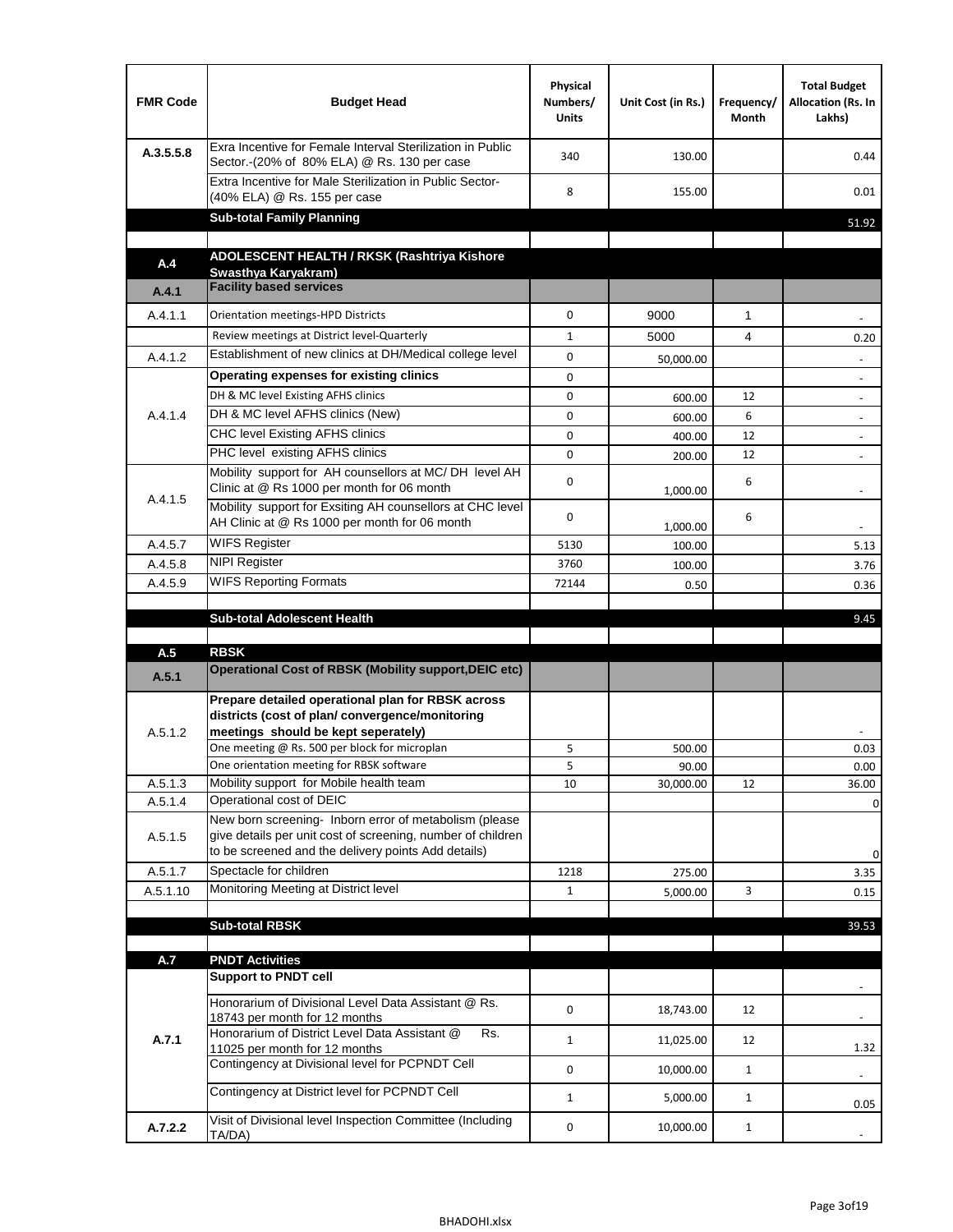| <b>FMR Code</b> | <b>Budget Head</b>                                                                                                                              | Physical<br>Numbers/<br><b>Units</b> | Unit Cost (in Rs.) | Frequency/<br><b>Month</b> | <b>Total Budget</b><br>Allocation (Rs. In<br>Lakhs) |
|-----------------|-------------------------------------------------------------------------------------------------------------------------------------------------|--------------------------------------|--------------------|----------------------------|-----------------------------------------------------|
| A.7.2.5         | Orientation of Member of District advisory Committee at<br>Divisional Level                                                                     | $\Omega$                             | 200,000.00         | $\mathbf{1}$               | $\overline{\phantom{a}}$                            |
| A.7.2.9         | Capacity building of DGCS, CJM, District officers, Nodal<br>Officers, Ultrasound Owners, ASHA and AWWs<br>workshop at Districts and Block level |                                      |                    |                            |                                                     |
|                 | <b>District level</b>                                                                                                                           | 1                                    | 10,000.00          | $\mathbf{1}$               | 0.10                                                |
|                 | <b>Block level</b>                                                                                                                              | 6                                    | 5,000.00           | $\mathbf{1}$               | 0.30                                                |
|                 | <b>Sub-total PNDT activities</b>                                                                                                                |                                      |                    |                            | 1.77                                                |
|                 |                                                                                                                                                 |                                      |                    |                            |                                                     |
| A.8             | <b>Human Resources</b>                                                                                                                          |                                      |                    |                            |                                                     |
| A.8.1           | <b>Contractual Staff &amp; Services</b>                                                                                                         |                                      |                    |                            |                                                     |
| A.8.1.1         | <b>ANMs, Supervisory Nurses, LHVs</b>                                                                                                           |                                      |                    |                            |                                                     |
| A.8.1.1.1       | <b>ANMs</b>                                                                                                                                     |                                      |                    |                            |                                                     |
| A.8.1.1.1.a     | Honorarium of ANMs (New)                                                                                                                        | $\overline{2}$                       | 11,550.00          | 6                          | 1.39                                                |
|                 | Honorarium of ANMs (Existing)                                                                                                                   | 0                                    | 11,550.00          | 12                         |                                                     |
| A.8.1.1.1.f     | Honorarium of ANMs (New)                                                                                                                        | 14                                   | 11,550.00          | 6                          | 9.70                                                |
|                 | Honorarium of ANMs (Existing)                                                                                                                   | 50                                   | 11,550.00          | 12                         | 69.30                                               |
| A.8.1.1.2       | <b>Staff Nurses</b>                                                                                                                             |                                      |                    |                            |                                                     |
| A.8.1.1.2.a     | <b>DH</b>                                                                                                                                       |                                      |                    |                            | $\frac{1}{2}$                                       |
| A.8.1.1.2.b     | Honorarium of SNs (New)                                                                                                                         | 0                                    | 19,060.00          | 6                          |                                                     |
|                 | Honorarium of SNs (Existing)                                                                                                                    | 27                                   | 19,060.00          | 12                         | 61.75                                               |
|                 | <b>Staff Nurse-NRC</b>                                                                                                                          |                                      |                    |                            |                                                     |
|                 | Old, SNs @19060/Month for 12 months                                                                                                             | 4                                    | 19,060.00          | 12                         | 9.15                                                |
|                 | New, SNs @18150 per Month                                                                                                                       | 0                                    | 18,150.00          | 6                          |                                                     |
|                 | <b>Staff Nurse-SNCU</b>                                                                                                                         |                                      |                    |                            |                                                     |
| A.8.1.1.2.f     | Exiting Staff Nurse Honorarium @ Rs.19060/- p.m. for 12<br>months                                                                               | 0                                    | 19,060.00          | 12                         |                                                     |
|                 | New Staff Nurse Honorarium @ Rs.18150/- p.m. for 6 months                                                                                       | 0                                    | 18,150.00          | 6                          |                                                     |
|                 | <b>Staff Nurse-NBSU</b>                                                                                                                         |                                      |                    |                            |                                                     |
|                 | Staff Nurse Honorarium @ Rs.18150/- p.m. (For 6 Months)                                                                                         | 3                                    | 18,150.00          | 12                         | 6.53                                                |
|                 | Human Resource Pediatric Intencive Care unit (PICU)                                                                                             |                                      |                    |                            |                                                     |
| A.8.1.1.2.g     | Staff Nurses Honorarium @ $\overline{Rs. 18,150}$ per months for 12                                                                             | 0                                    |                    | 12                         |                                                     |
|                 | months                                                                                                                                          |                                      | 18,150.00          |                            |                                                     |
| A.8.1.2.1       | Laboratory Technicians                                                                                                                          |                                      |                    |                            |                                                     |
| A.8.1.2.1.a     | Honorarium of Laboratory Technician<br><b>Specialists</b>                                                                                       |                                      |                    |                            | 2.60                                                |
| A.8.1.3         | Honorarium of Contractual Gynaecologists/Surgeons                                                                                               |                                      |                    |                            |                                                     |
| A.8.1.3.1.b     |                                                                                                                                                 | $\mathbf{1}$                         | 80,000.00          | 12                         | 9.60                                                |
| A.8.1.3.3       | Anesthetists                                                                                                                                    |                                      |                    |                            |                                                     |
| A.8.1.3.3.b     | Honorarium of Contractual Anesthetists                                                                                                          | 0                                    | 80,000.00          | 12                         | $\overline{\phantom{a}}$                            |
| A.8.1.3.5       | Specialists for CH (Pediatrician etc) in SNCU, NBSU, NRC                                                                                        |                                      |                    |                            |                                                     |
|                 | Existing @ 78650/month for 12 Months                                                                                                            | 0                                    | 78,650.00          | 12                         | $\blacksquare$                                      |
| A.8.1.3.5.d     | New Peadiatrician Honorarium @ Rs.71500/- p.m. for 6<br>months                                                                                  | 0                                    | 71,500.00          | 6                          |                                                     |
| A.8.1.3.7       | Dental surgeons and dentists                                                                                                                    |                                      |                    |                            |                                                     |
| A.8.1.3.7.a     | Honorarium of Dental Surgen                                                                                                                     |                                      |                    |                            | 0.00                                                |
| A.8.1.5         | <b>Medical Officers</b>                                                                                                                         |                                      |                    |                            |                                                     |
| A.8.1.5.2       | Honorarium of Medical Officers (New)                                                                                                            | 0                                    | 41,580.00          | $\overline{2}$             | $\frac{1}{2}$                                       |
|                 | Honorarium of Medical Officers (Existing)                                                                                                       | $\mathbf{1}$                         | 41,580.00          | 12                         | 4.99                                                |
|                 | MOs for SNCU/ NBSU/NRC etc                                                                                                                      |                                      |                    |                            |                                                     |
| A.8.1.5.6       | Old, MO @41580 per Month                                                                                                                        | 0                                    | 41,580.00          | 12                         | $\blacksquare$                                      |
|                 | New, Mo@39600 Per Month                                                                                                                         | $\mathbf{1}$                         | 39,600.00          | 6                          | 2.38                                                |
|                 | Human Resource Pediatric Intencive Care unit (PICU)                                                                                             |                                      |                    |                            |                                                     |
|                 | Existing, MO Honorarium @ Rs/41580/ Month for 12 Months                                                                                         | $\mathbf 0$                          | 41,580.00          | 12                         |                                                     |
|                 | New, MO Honorarium @ Rs. 39600 / Month for 6 Months                                                                                             | 0                                    |                    | 6                          |                                                     |
| A.8.1.5.7       |                                                                                                                                                 |                                      | 39,600.00          |                            |                                                     |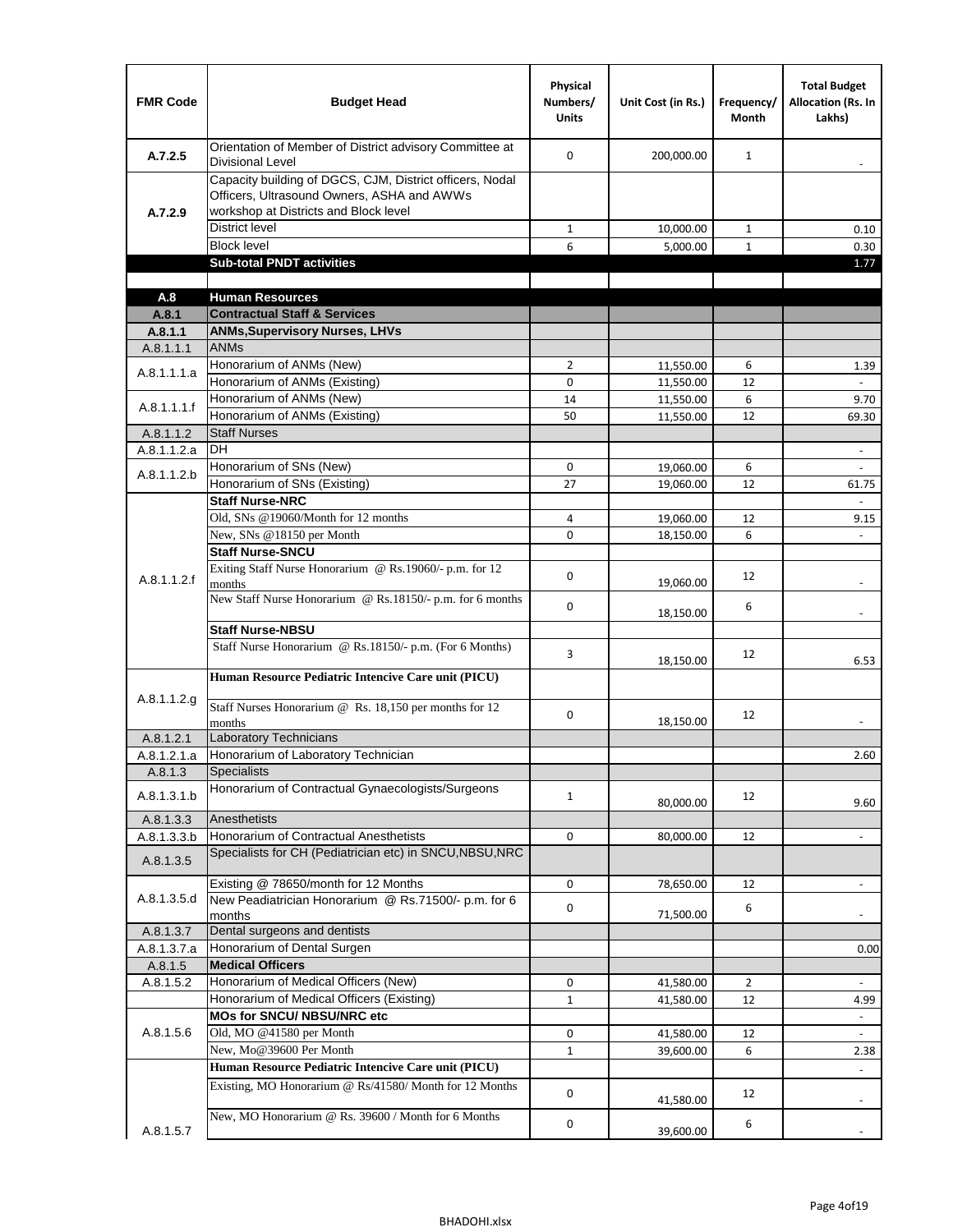| <b>FMR Code</b> | <b>Budget Head</b>                                                          | Physical<br>Numbers/<br><b>Units</b> | Unit Cost (in Rs.) | Frequency/<br>Month | <b>Total Budget</b><br>Allocation (Rs. In<br>Lakhs) |
|-----------------|-----------------------------------------------------------------------------|--------------------------------------|--------------------|---------------------|-----------------------------------------------------|
|                 | Medical Officer/Training Coordinator, Honorarium at                         |                                      |                    |                     |                                                     |
|                 | <b>Medical College</b><br>Old, Trg. Coord. @41580/month for 12 Month        | $\mathbf 0$                          | 41,580.00          | 12                  | $\overline{\phantom{a}}$                            |
|                 | New, Trg. Coord.@39600/month for 6 Month                                    | $\Omega$                             | 39,600.00          | 6                   |                                                     |
| A.8.1.7.2       | Honorarium of X-Ray Technician for 12 months                                |                                      |                    |                     | 1.73                                                |
| A.8.1.7.4       | RBSK teams (Exclusive mobile health team & DEIC                             |                                      |                    |                     |                                                     |
|                 | Staff)<br><b>MOs- AYUSH/MBBS</b>                                            |                                      |                    |                     |                                                     |
|                 | <b>Honoraria Existing MBBS</b>                                              | $\mathbf 0$                          | 41,675.00          | 12                  | $\blacksquare$                                      |
|                 | Honoraria New MBBS                                                          | $\overline{2}$                       | 37,800.00          | 6                   | 4.54                                                |
| A.8.1.7.4.1     | Honoraria - BDS                                                             | $\overline{2}$                       | 40,516.00          | 12                  | 9.72                                                |
|                 | Honoraria - AYUSH (Existing)                                                | 16                                   | 27,783.00          | 12                  | 53.34                                               |
|                 | Honoraria - AYUSH recruited upto March 16                                   | $\mathbf 0$                          | 26,460.00          | 12                  |                                                     |
|                 | Honoraria - AYUSH New                                                       | $\mathbf 0$                          | 25,200.00          | 6                   | $\overline{\phantom{a}}$                            |
|                 | <b>Staff Nurse</b>                                                          | $\Omega$                             |                    |                     |                                                     |
|                 | Honoraria - Staff Nurse                                                     | 4                                    | 19,100.00          | 12                  | 9.17                                                |
| A.8.1.7.4.2     | <b>ANM</b>                                                                  |                                      |                    |                     |                                                     |
|                 | Honoraria - ANMs (Existing)                                                 | 2                                    | 11,576.00          | 12                  | 2.78                                                |
|                 | Honoraria - ANM (Recruited upto March 16)                                   | 4                                    | 11,025.00          | 12                  | 5.29                                                |
|                 | Honoraria - ANM (New)<br>Paramedical                                        | 0                                    | 10,500.00          | 6                   |                                                     |
|                 | Honoraria - Paramedical                                                     | $\mathbf 0$<br>9                     |                    |                     | $\blacksquare$                                      |
|                 | <b>Pharmacists</b>                                                          | 0                                    | 13,753.00          | 12                  | 14.85                                               |
| A.8.1.7.4.3     | Honoraria - Pharmacist (Existing)                                           | $\mathbf{1}$                         | 14,884.00          | 12                  | 1.79                                                |
|                 | Honoraria - Pharmacist (Recruited upto March 16)                            | 0                                    | 14,175.00          | 12                  | $\blacksquare$                                      |
|                 | Honoraria - Pharmacist (New)                                                | $\mathbf 0$                          | 13,500.00          | 6                   | ÷,                                                  |
|                 | Sub Total RBSK mobile teams                                                 | $\Omega$                             |                    |                     | $\overline{\phantom{a}}$                            |
| A.8.1.7.5       | <b>Others</b>                                                               |                                      |                    |                     |                                                     |
|                 | Honorarium of RMNCH/FP Counselors @ Rs.10760/- for                          |                                      |                    |                     |                                                     |
| A.8.1.7.5.1     | 12 months                                                                   | 5                                    | 10,760.00          | 12                  | 6.46                                                |
|                 | <b>Adolescent Health counselors</b>                                         |                                      |                    |                     | $\overline{\phantom{a}}$                            |
|                 | AH counselors at DH level (1st & 2nd phase)                                 | 0                                    | 13,891.00          | 12                  |                                                     |
| A.8.1.7.5.2     | AH counselors DH level of 3nd phase                                         | $\mathbf 0$                          | 13,230.00          | 12                  | $\overline{\phantom{a}}$                            |
|                 | AH counselors at DH/MC level (New)                                          | 0                                    | 12,600.00          | 12                  | $\blacksquare$                                      |
|                 | AH counsellors at CHC level                                                 | $\mathbf 0$                          | 13,230.00          | 6                   | $\overline{\phantom{a}}$                            |
|                 | <b>Nutriionist</b>                                                          | 0                                    |                    |                     | $\overline{\phantom{a}}$                            |
| A.8.1.7.5.4     | Old, Nutrist. @17325 per Month for 12 months                                | 0                                    | 17,325.00          | 12                  | $\overline{\phantom{a}}$                            |
|                 | New, Nutrist. $@16500$ per Month for 6 months<br><b>HR for Cold Chain</b>   | 1<br>0                               | 16,500.00          | 6                   | 0.99                                                |
|                 | Hononarium of Cold Chain Handlers at Division level                         |                                      |                    |                     |                                                     |
|                 |                                                                             | 0                                    | 11,430.00          | 12                  |                                                     |
|                 | Hononarium of Cold Chain Handlers at District level                         | $\mathbf{1}$                         | 11,430.00          | 12                  | 1.37                                                |
|                 | Hononarium of Technician (Refeigator Machenic) at                           | 0                                    | 19,060.00          | 12                  |                                                     |
|                 | <b>Division level</b><br>Technician (Refeigator Machenic) at District level | $1\,$                                | 19,060.00          | 12                  | 2.29                                                |
| A.8.1.7.7       | Honararium of Vaccince Strore Keeper at Division level                      |                                      |                    |                     |                                                     |
|                 |                                                                             | 0                                    | 25,410.00          | 12                  | $\overline{\phantom{a}}$                            |
|                 | Honararium of Vaccince Van Driver at Division level                         | 0                                    | 19,060.00          | 12                  | $\overline{\phantom{a}}$                            |
|                 | <b>HR for Blood Bank Storage/Unit</b>                                       |                                      |                    |                     |                                                     |
|                 | Man Power Support at 89 Blood Banks                                         |                                      |                    |                     | 15.67                                               |
|                 | Man Power Support at 118 Blood Storage Centre                               |                                      |                    |                     | 4.80                                                |
|                 | Manpower support of 18 BCTV                                                 |                                      |                    |                     | 0.00                                                |
| A.8.1.7.8       | Staff for Training Institutes/ SIHFW/ Nursing Training                      |                                      |                    |                     | 0                                                   |
|                 | Incentive/ Awards etc. to SN, ANMs etc.                                     |                                      |                    |                     | $\overline{\phantom{a}}$                            |
|                 | SBA Trained ANMs at L1 SCs from 6th delivery every month                    | 0                                    | 300.00             |                     | $\blacksquare$                                      |
|                 | SBA Trained ANMs/SNs at APHCs/PHCs starting from 16th                       | 0                                    |                    |                     |                                                     |
| A.8.1.8         | Delivery every month                                                        |                                      | 300.00             |                     |                                                     |
|                 | SBA Trained ANMs/SNs at Non FRU CHCs/BPHCs starting from                    | 0                                    |                    |                     |                                                     |
|                 | 51st Delivery every month                                                   |                                      | 300.00             |                     |                                                     |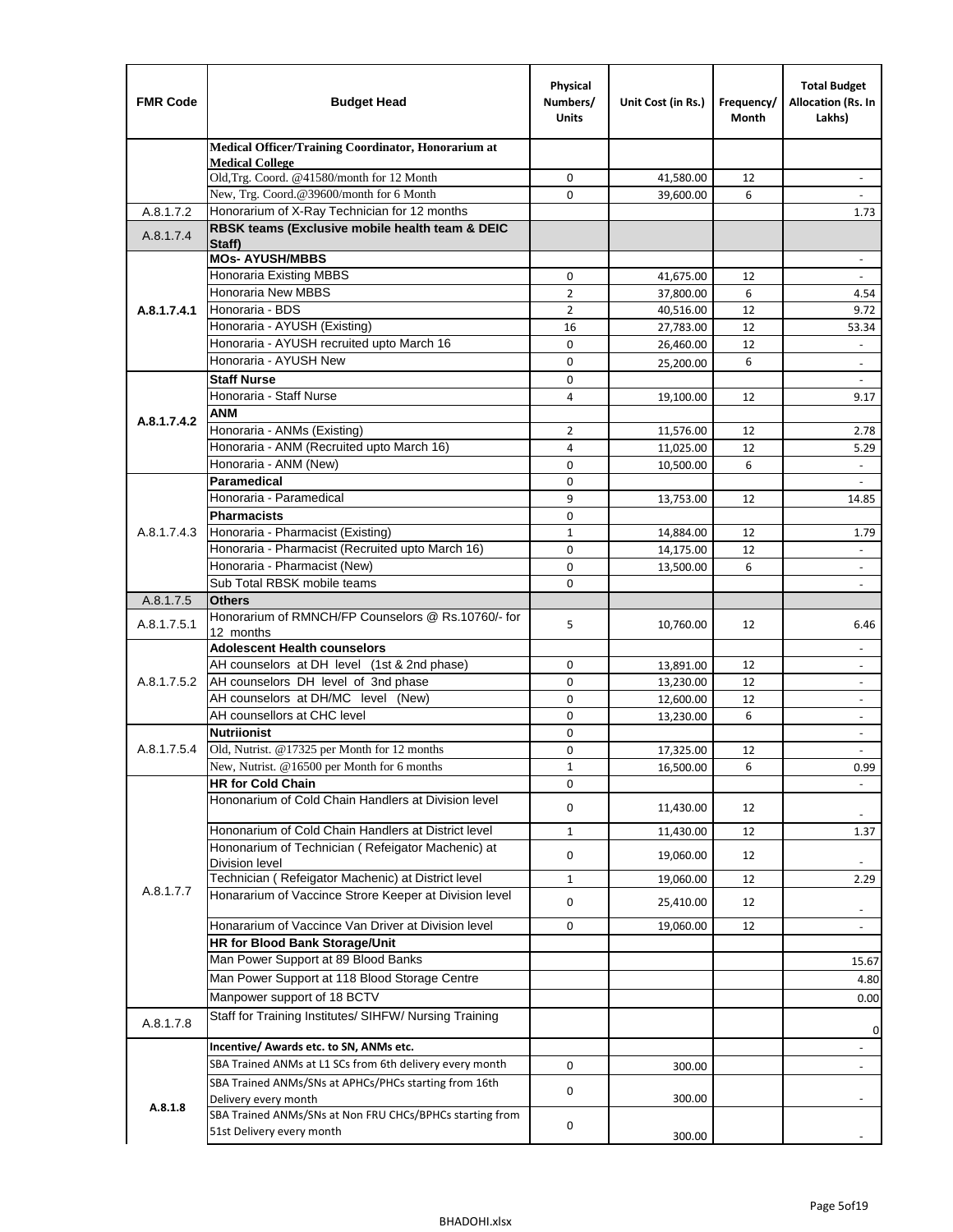| <b>FMR Code</b>    | <b>Budget Head</b>                                                                                      | Physical<br>Numbers/<br><b>Units</b> | Unit Cost (in Rs.)   | Frequency/<br>Month | <b>Total Budget</b><br>Allocation (Rs. In<br>Lakhs) |
|--------------------|---------------------------------------------------------------------------------------------------------|--------------------------------------|----------------------|---------------------|-----------------------------------------------------|
|                    | Incentives for EMOC teams at below District level starting from<br>6th CS every month @Rs 3000/CS       | 0                                    | 3,000.00             |                     |                                                     |
| A.8.1.9            | Honorarium of Data Entry Operator at DH                                                                 |                                      |                      |                     | 0.92                                                |
| A.8.1.10           | <b>Other Incentives Schemes (Pl.Specify)</b>                                                            |                                      |                      |                     |                                                     |
| A.8.1.10.1         | Fixed difficult area Incentive                                                                          | 0                                    |                      |                     |                                                     |
| A.8.1.10.2         | FRU Operationalization for Gynae & anaesthetist<br>specialist on call from govt sector for NHPDs & HPDs | 60                                   | 3,000.00             |                     | 1.80                                                |
| A.8.1.10.3         | FRU Operationalization Gynaecologists specialist on call<br>for NHPDs & HPDs                            | 30                                   | 4,500.00             |                     | 1.35                                                |
| A.8.1.10.4         | FRU Operationalization anaesthetist specialist on call for<br><b>NHPDs &amp; HPDs</b>                   | 60                                   | 3,000.00             |                     | 1.80                                                |
| A.8.1.10.5         | Performance based Incentives to RMNCH+A Counsellors<br>in Family Planning @ Rs.50/ client               | 350                                  | 50.00                |                     | 0.18                                                |
| A.8.1.11           | <b>Support Staff for Health Facilities</b>                                                              |                                      |                      |                     |                                                     |
|                    | <b>HR-NRC</b>                                                                                           |                                      |                      |                     | $\overline{\phantom{m}}$                            |
|                    | Cook                                                                                                    |                                      |                      |                     |                                                     |
|                    | Old, Cook @7500 per Month for 12 months                                                                 | 0                                    | 7,500.00             | 12                  | $\overline{\phantom{a}}$                            |
|                    | New, Cook @7500 per Month for 6 months<br><b>Care Taker</b>                                             | 1                                    | 7,500.00             | 6                   | 0.45                                                |
|                    | Old, Caretaker @6400 per Month for 12 months                                                            | 0                                    | 6,400.00             | 12                  |                                                     |
|                    | New, Caretaker @6400 per Month for 6 months                                                             | $\mathbf 1$                          | 6,400.00             | 6                   | 0.38                                                |
|                    | <b>Cleaner</b>                                                                                          |                                      |                      |                     |                                                     |
|                    | Old, Cleaner @6400 per Month for 12 months                                                              | 0                                    |                      | 12                  |                                                     |
|                    | New, Cleaner @6400 per Month for 6 months                                                               | $\mathbf{1}$                         | 6,400.00<br>6,400.00 | 6                   | 0.38                                                |
|                    | <b>HR-SNCU</b>                                                                                          |                                      |                      |                     |                                                     |
| A.8.1.11.f         | Cleaner/ Ward Ayah/Security Guard                                                                       |                                      |                      |                     |                                                     |
|                    | Existing CL/WA Honorarium @ Rs. 6400/monty for 12<br>months                                             | 0                                    | 6,400.00             | 12                  |                                                     |
|                    | New CL/WA/SG Honorarium @ Rs. 6400/month for 6<br>month                                                 | 0                                    | 6,400.00             | 6                   |                                                     |
|                    | <b>Data Entry Oprator</b><br>old DEO Honorarium @ Rs.12000/- p.m. for 12 months                         | 0                                    |                      | 12                  |                                                     |
|                    | New DEO Honorarium @ Rs.12000/- p.m. for 6 months                                                       |                                      | 12,000.00            |                     |                                                     |
|                    |                                                                                                         | 0                                    | 12,000.00            | 6                   |                                                     |
|                    | Human Resource Pediatric Intencive Care unit (PICU)                                                     |                                      |                      |                     |                                                     |
|                    | Ward Aaya/Sweeper Honorarium @ Rs. 6400/Month for 6                                                     | 0                                    |                      | 6                   |                                                     |
|                    | months                                                                                                  |                                      | 6,400.00             |                     |                                                     |
|                    | Sub-total HR                                                                                            |                                      |                      |                     | 319.43                                              |
| A.9                | <b>TRAINING</b>                                                                                         |                                      |                      |                     |                                                     |
| A.9.1              | Skill lab                                                                                               |                                      |                      |                     |                                                     |
| A.9.1.3            | Training Motivation and follow up visit                                                                 |                                      |                      |                     | 0                                                   |
| A.9.3              | <b>Maternal Health Training</b>                                                                         |                                      |                      |                     | $\blacksquare$                                      |
| A.9.3.1.4          | Training of ANMs / LHVs in SBA                                                                          |                                      |                      |                     | $\overline{\phantom{a}}$                            |
| A.9.3.7            | Other maternal health training (please specify)                                                         |                                      |                      |                     | $\overline{\phantom{a}}$                            |
| A.9.3.7.1          | MDR training of District and Block level officials                                                      | $\overline{2}$                       | 22,950.00            |                     | 0.46                                                |
| A.9.3.7.5          | ANM Training on new ANC guidelines and HRPs                                                             |                                      |                      |                     |                                                     |
|                    | District level                                                                                          | $\mathbf 1$                          | 29,300.00            |                     | 0.29                                                |
|                    | <b>Block Level</b>                                                                                      | 6                                    | 31,050.00            |                     | 1.86                                                |
| A.9.10<br>A.9.10.1 | <b>Training (Nursing)</b><br>Strengthening of Existing Training Institutions/Nursing School             | 0                                    | 4,300,000.00         |                     | $\blacksquare$                                      |
|                    | excluding infrastructure and HR.                                                                        |                                      |                      |                     |                                                     |
| A.9.10.2           | New Training Institutions/School                                                                        | $\mathbf{1}$                         | 152,000.00           |                     | 1.52                                                |
|                    | <b>National Dewarming Day</b>                                                                           |                                      |                      |                     |                                                     |
| A.9.11.3           | Orientaion meeting-District level                                                                       | 1                                    | 5000                 | $\overline{2}$      | 0.10                                                |
|                    | Orientaion meeting-Block level                                                                          | 6                                    | 7500                 | $\overline{2}$      | 0.90                                                |
| A.9.12<br>A.9.12.1 | <b>RBSK training</b><br>RBSK Training -Training of Mobile health team -                                 |                                      |                      |                     |                                                     |
|                    | technical and managerial (5 days)                                                                       |                                      |                      |                     | 0                                                   |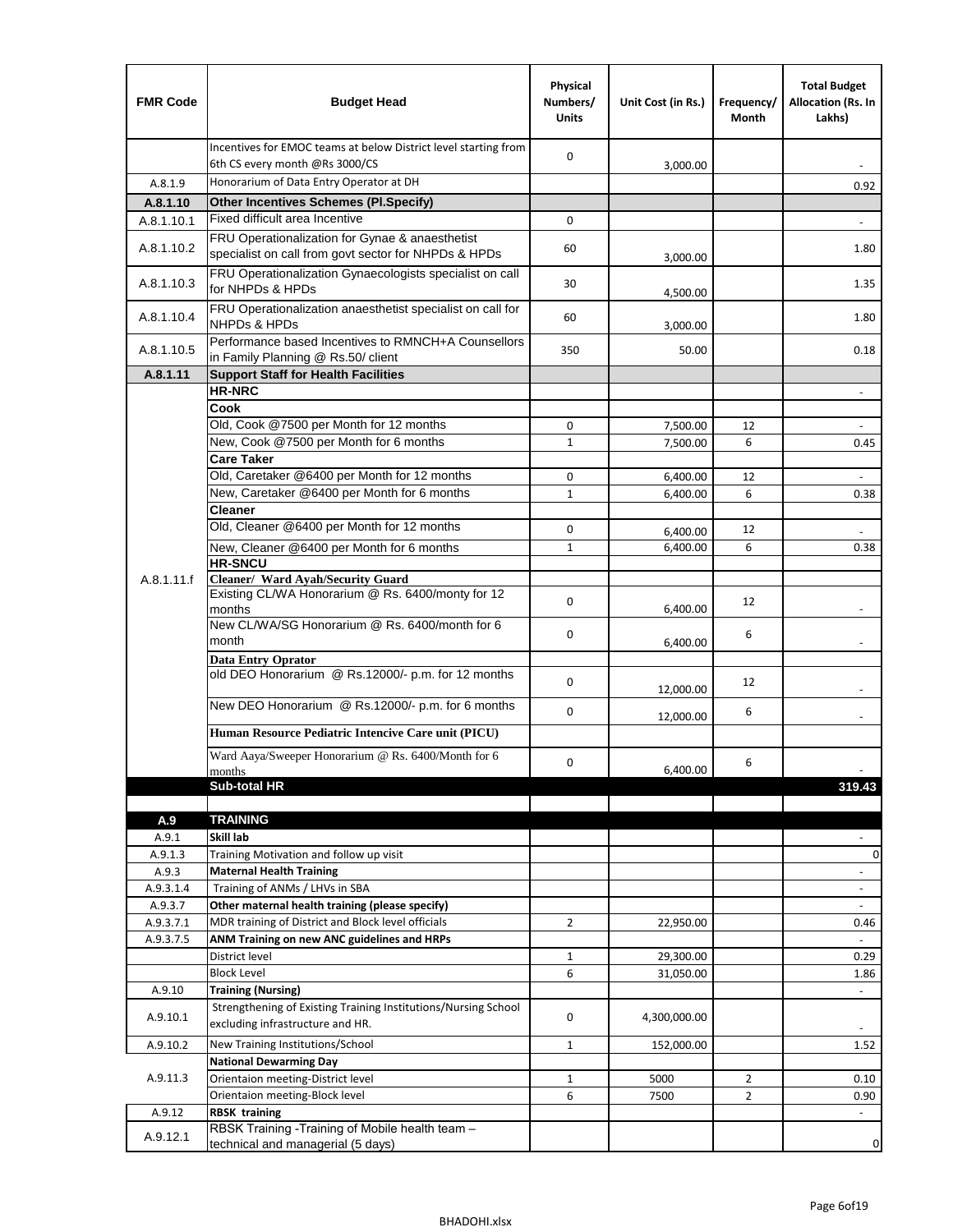| <b>FMR Code</b>    | <b>Budget Head</b>                                                                           | Physical<br>Numbers/<br><b>Units</b> | Unit Cost (in Rs.) | Frequency/<br><b>Month</b> | <b>Total Budget</b><br>Allocation (Rs. In<br>Lakhs) |
|--------------------|----------------------------------------------------------------------------------------------|--------------------------------------|--------------------|----------------------------|-----------------------------------------------------|
|                    |                                                                                              |                                      |                    |                            |                                                     |
|                    | <b>Sub-total Training</b>                                                                    |                                      |                    |                            | 5.14                                                |
| A.10               | <b>PROGRAMME MANAGEMENT</b>                                                                  |                                      |                    |                            |                                                     |
| A.10.2             | Contractual Staff for DPMSU recruited and in position                                        |                                      |                    |                            |                                                     |
| A.10.2.1           | District Programme Manager                                                                   | $\mathbf{1}$                         | 39,690.00          | 12                         | 4.76                                                |
| A.10.2.2           | District Accounts Manager                                                                    | 1                                    | 32,303.00          | 12                         | 3.88                                                |
| A.10.2.3           | District Data Manager                                                                        | $\mathbf{1}$                         |                    | 12                         | 2.65                                                |
| A.10.2.4           | Consultants/ Programme Officers (Kindly Specify)                                             | $\mathbf 0$                          | 22,050.00          |                            |                                                     |
|                    | Honorarium of RKSK Coordinator                                                               | 0                                    | 25,000.00          | 9                          | $\overline{\phantom{a}}$                            |
| A.10.2.5           | Accountants                                                                                  | 0                                    |                    |                            |                                                     |
| A.10.2.6           | Data Entry Operators                                                                         | 0                                    |                    |                            | $\overline{\phantom{a}}$                            |
| A.10.2.7           | Support Staff (Kindly Specify)                                                               | $\mathbf{1}$                         | 8,269.00           | 12                         | 0.99                                                |
| A.10.2.8.1         | Operational Cost for DPMU unit                                                               | $\mathbf{1}$                         | 89,250.00          | 12                         | 10.71                                               |
| A.10.2.8.5         | <b>DEIC Managers</b>                                                                         | $\mathbf 0$                          | 33,000.00          | 10                         |                                                     |
| A.10.3             | <b>Strengthening of Block PMU</b>                                                            |                                      |                    |                            |                                                     |
| A.10.3.1           | <b>Block Programme Manager</b>                                                               |                                      |                    |                            | 17.46                                               |
| A.10.3.2           | <b>Block Accounts Manager</b>                                                                |                                      | 12,128.00          | 12                         | 8.73                                                |
| A.10.3.7.1         | Operational Cost for BPMU unit                                                               | 6                                    | 15,000.00          | 12                         | 10.80                                               |
| A.10.6             | <b>Concurrent Audit system</b><br>Monthly Concurrent Audit                                   | $\mathbf{1}$                         | 4,500.00           | 12                         | 0.54                                                |
|                    | <b>Block Spesific Work</b>                                                                   | 6                                    | 500.00             | 12                         | 0.36                                                |
| A.10.7             | <b>Mobility Support, Field Visits</b>                                                        |                                      |                    |                            |                                                     |
| A.10.7.2           | DPMU/District                                                                                | $\overline{2}$                       | 30,000.00          | 12                         | 7.20                                                |
| A.10.7.3           | <b>BPMU/Block</b>                                                                            | 6                                    | 30,000.00          | 12                         | 21.60                                               |
| A.10.8.1           | Vehicles for Divisional / AD office                                                          | 0                                    | 30,000.00          | 12                         |                                                     |
|                    |                                                                                              |                                      |                    |                            |                                                     |
|                    | <b>Sub-total Programme Management</b>                                                        |                                      |                    |                            | 89.68                                               |
|                    | Total of RMNCH+A                                                                             |                                      |                    |                            | 1,306.88                                            |
|                    |                                                                                              |                                      |                    |                            |                                                     |
| в                  | Additionalities under NRHM (Mission Flexible Pool)                                           |                                      |                    |                            |                                                     |
|                    |                                                                                              |                                      |                    |                            |                                                     |
| <b>B1</b>          | <b>ASHA</b>                                                                                  |                                      |                    |                            |                                                     |
| B1.1.1.3           | <b>Supplementary training for ASHAs</b><br>TOT of ASHA Trainer- I round (at RHFWTC)          |                                      |                    |                            |                                                     |
| B1.1.1.3.1         | Batch cost+Equipment+Module+ Monitoring Visit                                                |                                      |                    |                            |                                                     |
| B1.1.1.3.2         | TOT of ASHA Trainers -II Round (at RHFWTC)                                                   |                                      |                    |                            |                                                     |
| B1.1.1.4           | Post training support and supervision                                                        |                                      |                    |                            | $\sim$                                              |
|                    | Supervision costs by ASHA facilitators<br>(12 months)                                        |                                      |                    |                            | 39.00                                               |
| B1.1.1.4.1         | Supervision costs by ASHA facilitators<br>(6 months)                                         |                                      |                    |                            |                                                     |
|                    |                                                                                              |                                      |                    |                            |                                                     |
| B1.1.1.4.2         | Monthly review Meeting of ASHA Sangini with BCPM                                             |                                      |                    |                            | 1.17                                                |
| B <sub>1.1.3</sub> | Performance Incentive/Other Incentive to ASHAs (if                                           |                                      |                    |                            |                                                     |
| B1.1.3.1           | any)<br><b>ASHA incentives under Maternal Health</b>                                         |                                      |                    |                            |                                                     |
| B1.1.3.1.2         | Maternal Death Audit Information                                                             | 99                                   | 200.00             |                            | 0.20                                                |
| B1.1.3.2           | Incentive to ASHA under Child Health                                                         |                                      |                    |                            | ÷.                                                  |
| B1.1.3.2.1         | Incentive for Home Based Newborn Care programme                                              | 44928                                | 250.00             |                            | 112.32                                              |
| B1.1.3.2.4         | Incentive for referral of SAM cases to NRC @ Rs.50/Case                                      | 240                                  | 50.00              |                            | 0.12                                                |
| B1.1.3.2.5         | Incentive for follow up of discharge of SAM children from<br>NRCs @ Rs. 100/ for 4 Follow up | 240                                  | 100.00             |                            | 0.24                                                |
| B1.1.3.3           | ASHA Incentives under family planning (ESB/ PPIUCD/<br>Others)                               |                                      |                    |                            |                                                     |
| B1.1.3.3.1         | ASHA PPIUCD incentive for accompanying the client for<br>PPIUCD insertion                    | 1500                                 | 150.00             |                            | 2.25                                                |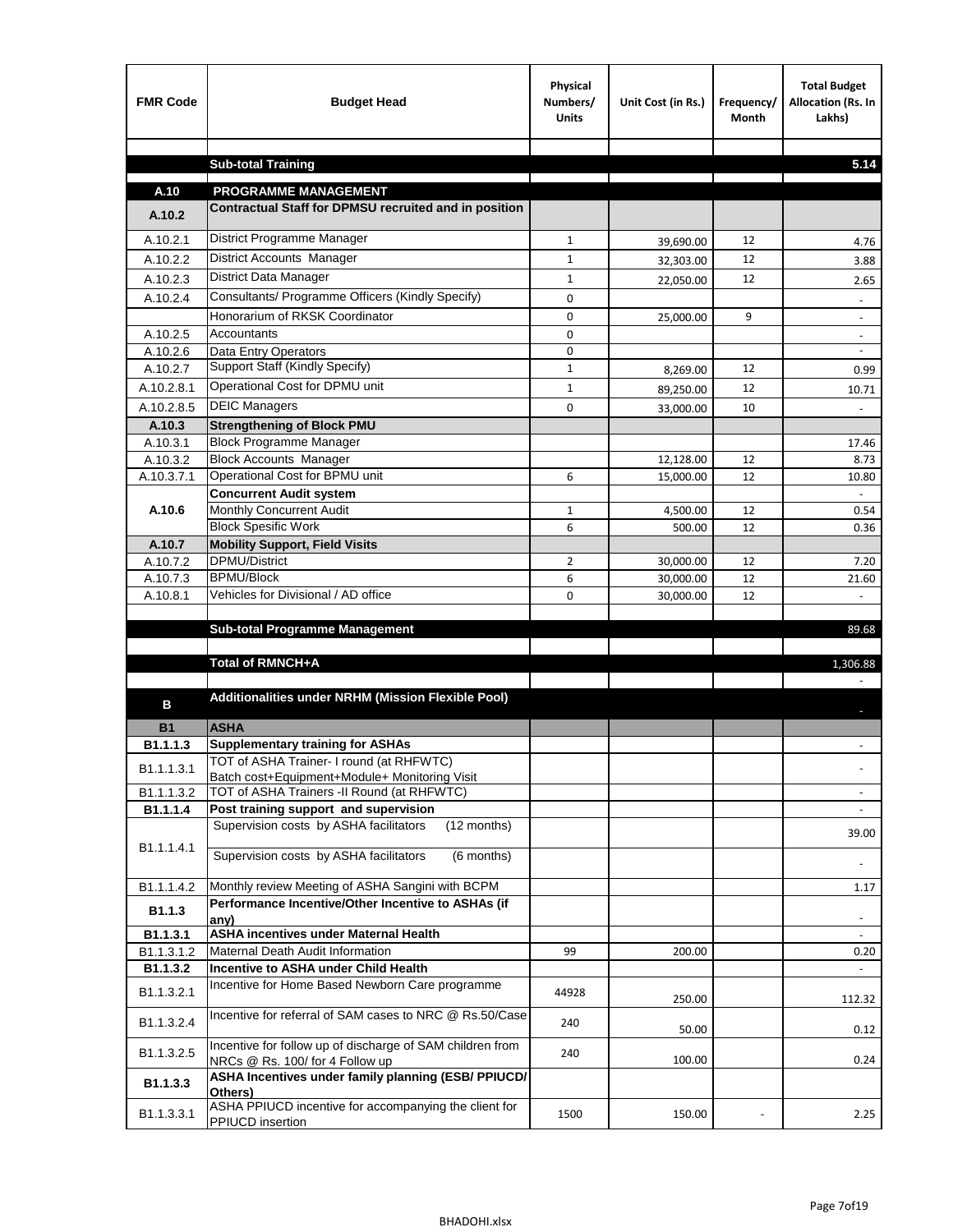| <b>FMR Code</b>                      | <b>Budget Head</b>                                                                                                                                                    | Physical<br>Numbers/<br><b>Units</b> | Unit Cost (in Rs.) | Frequency/<br>Month | <b>Total Budget</b><br><b>Allocation (Rs. In</b><br>Lakhs) |
|--------------------------------------|-----------------------------------------------------------------------------------------------------------------------------------------------------------------------|--------------------------------------|--------------------|---------------------|------------------------------------------------------------|
|                                      | ASHA incentive under ESB scheme for promoting<br>spacing of births @ 500/- per ASHA/client                                                                            | 399                                  | 500.00             |                     | 2.00                                                       |
| B <sub>1.1</sub> , 3, 3, 2           | Spacing for 2 years after marriage @ 500/- per<br>ASHA/client                                                                                                         | 414                                  | 500.00             |                     | 2.07                                                       |
| B1.1.3.3.3                           | ASHA Incentive under ESB scheme for promoting<br>adoption of limiting method upto two children @ Rs. 1000<br>per client                                               | 491                                  | 1,000.00           |                     | 4.91                                                       |
| B1.1.3.6                             | <b>ASHA Incentives (other)</b>                                                                                                                                        |                                      |                    |                     |                                                            |
| B <sub>1.1</sub> , 3, 5, 3           | ASHA incentive for NDD for 2 round                                                                                                                                    | 1355                                 | 100.00             | $\overline{2}$      | 2.71                                                       |
| B <sub>1.1</sub> .3.6.1              | Amount to be released for 12 months for Routine<br>activities (4 month incentive for ASHAs those are yet to<br>be placed)                                             |                                      |                    |                     | 138.84                                                     |
| B1.1.3.6.4                           | Incentive to ASHA Facilitator (12 Months)                                                                                                                             |                                      |                    |                     | 2.34                                                       |
| B <sub>1.1</sub> .3.6.5              | Reimbursement of travel expenses for accompanying a<br>woman to facility for surgical abortion (MVA/EVA) @<br>Rs.150/-per case                                        | 28                                   | 150.00             |                     | 0.04                                                       |
| B <sub>1.1</sub> .3.6.6              | Reimbursement of travel expenses for accompanying a<br>woman to facility for medical abortion (MMA) @ Rs.225/-<br>per case                                            | 28                                   | 225.00             |                     | 0.06                                                       |
| B1.1.3.6.9                           | ASHA Torch (NO. of ASHA +AF) @ Rs. 262.20                                                                                                                             |                                      |                    |                     | 3.72                                                       |
| B1.1.3.7                             | Other (support provisions to ASHA such as uniform,<br>diary, ASHA Ghar etc)                                                                                           |                                      |                    |                     |                                                            |
| B <sub>1.1</sub> .3.7.2              | ASHA Payment Voucher, Payment Register and VHIR<br>1.@ Rs. 25/ASHA, 2.@Rs.50/AF, 3.@Rs.150/block for<br>ASHa master payment register,<br>4. @Rs.174.5/ASHA/B1.1.3.7.2 |                                      |                    |                     | 2.74                                                       |
| B <sub>1.1</sub> , 3.7.4             | ASHA SAREE (TA/DA for Attending monthly meeting) No.<br>of ASHA+AF @ Rs.450                                                                                           |                                      |                    |                     | 6.39                                                       |
| B <sub>1.1</sub> .5.1                | Honorarium of Regional Coordinator                                                                                                                                    |                                      |                    |                     |                                                            |
| B <sub>1.1.5.2</sub>                 | Honararium of District Community Process Manager                                                                                                                      | $\mathbf{1}$                         | 32,303.00          | 12                  | 3.88                                                       |
| B <sub>1.1.5.3</sub>                 | Honararium of Block Community Process Manager                                                                                                                         | 6                                    | 12,000.00          | 12                  | 8.64                                                       |
|                                      | Mobility cost for ARC/AMG                                                                                                                                             |                                      |                    |                     |                                                            |
| B <sub>1.1.5.4</sub>                 | AMG cost                                                                                                                                                              | $\mathbf{1}$                         | 10,000.00          | 1                   | 0.10                                                       |
|                                      | Quarterly BCPM meeting at Divisional Head Quarter @                                                                                                                   |                                      |                    |                     |                                                            |
|                                      | rs. 500/BCPM/qtr.                                                                                                                                                     |                                      |                    |                     |                                                            |
|                                      | <b>Sub Total of ASHA</b>                                                                                                                                              |                                      |                    |                     | 333.74233                                                  |
|                                      |                                                                                                                                                                       |                                      |                    |                     |                                                            |
| B.2                                  | <b>Untied Fund</b><br><b>CHCs</b>                                                                                                                                     |                                      |                    |                     |                                                            |
| B <sub>2.3</sub><br>B <sub>2.4</sub> | PHCs                                                                                                                                                                  |                                      |                    |                     | 12.37<br>14.00                                             |
|                                      | <b>Sub Total of Untied Fund</b>                                                                                                                                       |                                      |                    |                     | 26.37152                                                   |
|                                      |                                                                                                                                                                       |                                      |                    |                     |                                                            |
| <b>B9</b>                            | <b>Mainstreaming of AYUSH</b>                                                                                                                                         |                                      |                    |                     |                                                            |
| B.9.1<br>B.9.1.1                     | Medical Officers at CHCs/ PHCs (Only AYUSH)<br><b>DH</b>                                                                                                              | $\mathbf{1}$                         | 29,106.00          | 12                  | 3.49                                                       |
| B.9.1.2                              | <b>FRUs</b>                                                                                                                                                           | $\mathbf{1}$                         | 29,106.00          | 12                  | 3.49                                                       |
| B.9.1.3                              | Non FRU SDH/ CHC                                                                                                                                                      | 5                                    | 29,106.00          | 12                  | 17.46                                                      |
| B.9.1.4                              | 24 X 7 PHC                                                                                                                                                            | $\mathbf{1}$                         | 29,106.00          | 12                  | 3.49                                                       |
| B.9.1.5                              | Non-24 X 7 PHCs/ APHCs                                                                                                                                                | 0                                    | 29,106.00          | 12                  | $\blacksquare$                                             |
| <b>B.9.2</b>                         | Other Staff Nurses and Supervisory Nurses/ AYUSH<br>pharmacists (Only AYUSH)                                                                                          |                                      |                    |                     |                                                            |
| B.9.2.1                              | DH                                                                                                                                                                    | $\mathbf{1}$                         | 10,914.75          | 12                  | 1.31                                                       |
| B.9.2.2                              | <b>FRUs</b>                                                                                                                                                           | 0                                    | 10,914.75          | 12                  |                                                            |
| B.9.2.3                              | Non FRU SDH/ CHC                                                                                                                                                      | 3                                    | 10,914.75          | 12                  | 3.93                                                       |
| B.9.2.4                              | 24 X 7 PHC                                                                                                                                                            | 0                                    | 10,914.75          | 12                  | $\overline{\phantom{a}}$                                   |
| B.9.2.5                              | Non-24 X 7 PHCs                                                                                                                                                       | $\mathbf{3}$                         | 10,914.75          | 12                  | 3.93                                                       |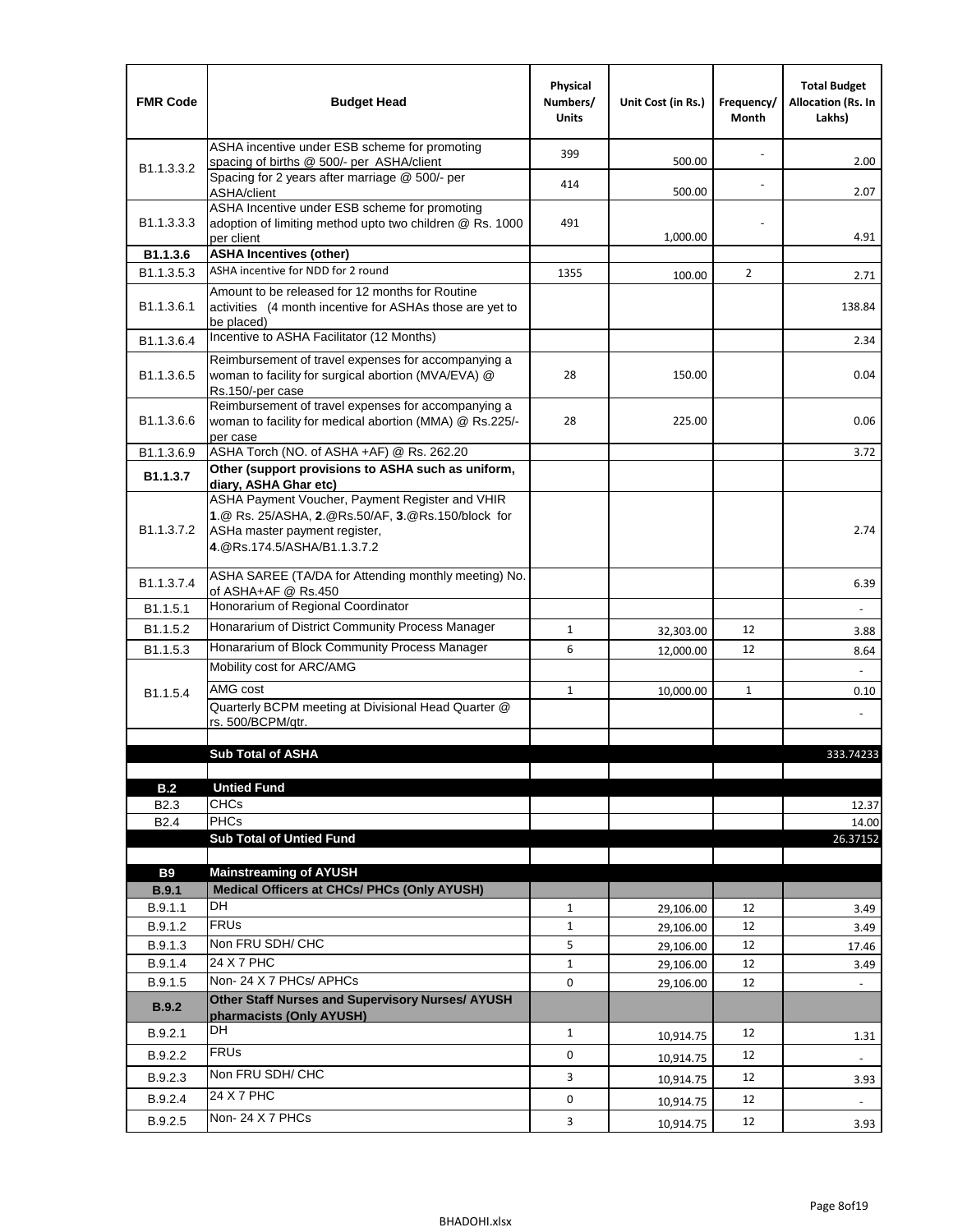| <b>FMR Code</b> | <b>Budget Head</b>                                                                              | Physical<br>Numbers/<br><b>Units</b> | Unit Cost (in Rs.) | Frequency/<br>Month | <b>Total Budget</b><br>Allocation (Rs. In<br>Lakhs) |
|-----------------|-------------------------------------------------------------------------------------------------|--------------------------------------|--------------------|---------------------|-----------------------------------------------------|
|                 | Panchkarma Unit Lokbabdhu Rajnarayna Joint<br><b>Hospital, Lucknow</b>                          |                                      |                    |                     |                                                     |
| B.9.2.6         | Honararium of Panchkarma Technician (1Male and 1<br>Female)                                     | 0                                    | 10,000.00          | 12                  |                                                     |
|                 | Honorarium of Panchkarma Attendent                                                              | $\mathbf 0$                          | 8,000.00           | 12                  |                                                     |
|                 | Lumpsum amount for Sweeper (Safai Karmi)                                                        |                                      |                    |                     | 0                                                   |
| <b>B9.3</b>     | <b>Other Activities (Excluding HR)</b>                                                          |                                      |                    |                     |                                                     |
| B9.3.1          | Contingency AYUSH wings                                                                         | $\mathbf{1}$                         | 20,000.00          |                     | 0.20                                                |
| B9.3.3          | Establishment of Panchkarma Unit                                                                |                                      |                    |                     | $\mathbf 0$                                         |
| B9.3.4          | Construction of AYUSH Wing                                                                      | 0                                    | 3,000,000.00       |                     |                                                     |
|                 |                                                                                                 |                                      |                    |                     |                                                     |
|                 | Sub Total of Mainstreaming of AYUSH                                                             |                                      |                    |                     | 37.31                                               |
|                 |                                                                                                 |                                      |                    |                     |                                                     |
| <b>B10</b>      | <b>IEC-BCC NRHM</b><br><b>Girls Child Day</b>                                                   |                                      |                    |                     |                                                     |
| B.10.3.5        | <b>Division level</b>                                                                           | 0                                    | 50,000.00          | 1                   |                                                     |
|                 | <b>Block level</b>                                                                              | 6                                    | 10,000.00          | $\mathbf{1}$        | 0.60                                                |
| <b>B.10.7</b>   | Priniting activities (please specify)                                                           |                                      |                    |                     |                                                     |
| B.10.7.1        | SM booklet @Rs 20.00 for all ANCs<br>MCP card @ Rs 10 for all ANCs                              | 45895                                | 20.00              |                     | 9.18                                                |
| <b>B.10.7.4</b> | <b>Other printing</b>                                                                           | 45895                                | 10.00              |                     | 4.59                                                |
| B.10.7.4.1      | <b>IEC-BCC Material for NDD</b>                                                                 |                                      |                    |                     |                                                     |
|                 | IEC material, poster, banner @ Rs. 14000 per block for 2<br>round                               | 6                                    | 14000              | $\overline{2}$      | 1.68                                                |
|                 | Teaching and community hand bills/pumphlets and check<br>list @ Rs. 14000 per block for 2 round | 6                                    | 14000              | $\overline{2}$      | 1.68                                                |
|                 | 5 Fipchart per block @ Rs. 200 per Flip chart( one time)                                        | 30                                   | 200                | $\mathbf{1}$        | 0.06                                                |
|                 | AWW and Teacher hand out @ Rs. 7 each for 2 round                                               | 2756                                 | $\overline{7}$     | 2                   | 0.39                                                |
|                 | ASHA hand out @ Rs. 2 each for 2 round                                                          | 1355                                 | $\overline{2}$     | $\overline{2}$      | 0.05                                                |
|                 | <b>AFHC cards</b><br>For DH & MC level Existing AFHS clinics                                    | 0                                    |                    | 2000                | $\overline{\phantom{a}}$                            |
| B.10.7.4.2      | For CHC level Existing AFHS clinics                                                             | 0                                    | 0.50<br>0.50       | 2000                | $\overline{\phantom{a}}$                            |
|                 | For PHC level existing AFHS clinics                                                             | 0                                    | 0.50               | 2000                | $\bar{\phantom{a}}$                                 |
|                 | AFHC Register (3 register per clinic)                                                           | 0                                    | 150.00             | $\mathbf{1}$        | $\blacksquare$                                      |
|                 | Printing of RBSK card and registers                                                             | 0                                    |                    |                     |                                                     |
|                 | MHT Register for AWC<br>MHT Register for School                                                 | 878                                  | 100.00             | $\mathbf{1}$        | 0.88                                                |
|                 | (Class-1 to 12)                                                                                 | 376                                  | 100.00             | $\mathbf{1}$        | 0.38                                                |
| B.10.7.4.3      | RBSK Format (microplan, reporting) @ Rs. 3000/ per                                              | 5                                    |                    | $\mathbf{1}$        |                                                     |
|                 | block<br>RBSK card for children of AWC and School                                               |                                      | 3,000.00           |                     | 0.15                                                |
|                 | AWC (Twice in year)                                                                             | 439108                               | 1.20               |                     | 5.27                                                |
|                 | School (Class 1 to 12)                                                                          | 187796                               | 0.75               |                     | 1.41                                                |
|                 |                                                                                                 |                                      |                    |                     |                                                     |
|                 | <b>Sub Total IEC</b>                                                                            |                                      |                    |                     | 26.31                                               |
| <b>B.11</b>     |                                                                                                 |                                      |                    |                     |                                                     |
| B.11.2.5        | Recurring support of 18 BCTV                                                                    |                                      |                    |                     | 0                                                   |
|                 |                                                                                                 |                                      |                    |                     |                                                     |
| <b>B14</b>      | Innovations (if any)<br>Religious and Community Leaders Meet @ Rs.                              |                                      |                    |                     |                                                     |
| B14.6           | 10000/District/meeting                                                                          | $\mathbf{1}$                         | 10,000.00          |                     | 0.10                                                |
| B14.11          | Rogi Sahayata Kendra @ Rs. 664200 including 5%<br>increment in HR cost                          |                                      |                    |                     |                                                     |
| B14.12          | AAA Platform - Monitoring & Microplanning meeting for<br>frontline workers                      |                                      |                    |                     |                                                     |
|                 | Nurse Mentor Programme and Establishment of Mini                                                |                                      |                    |                     |                                                     |
|                 | <b>Skill Lab</b>                                                                                |                                      |                    |                     |                                                     |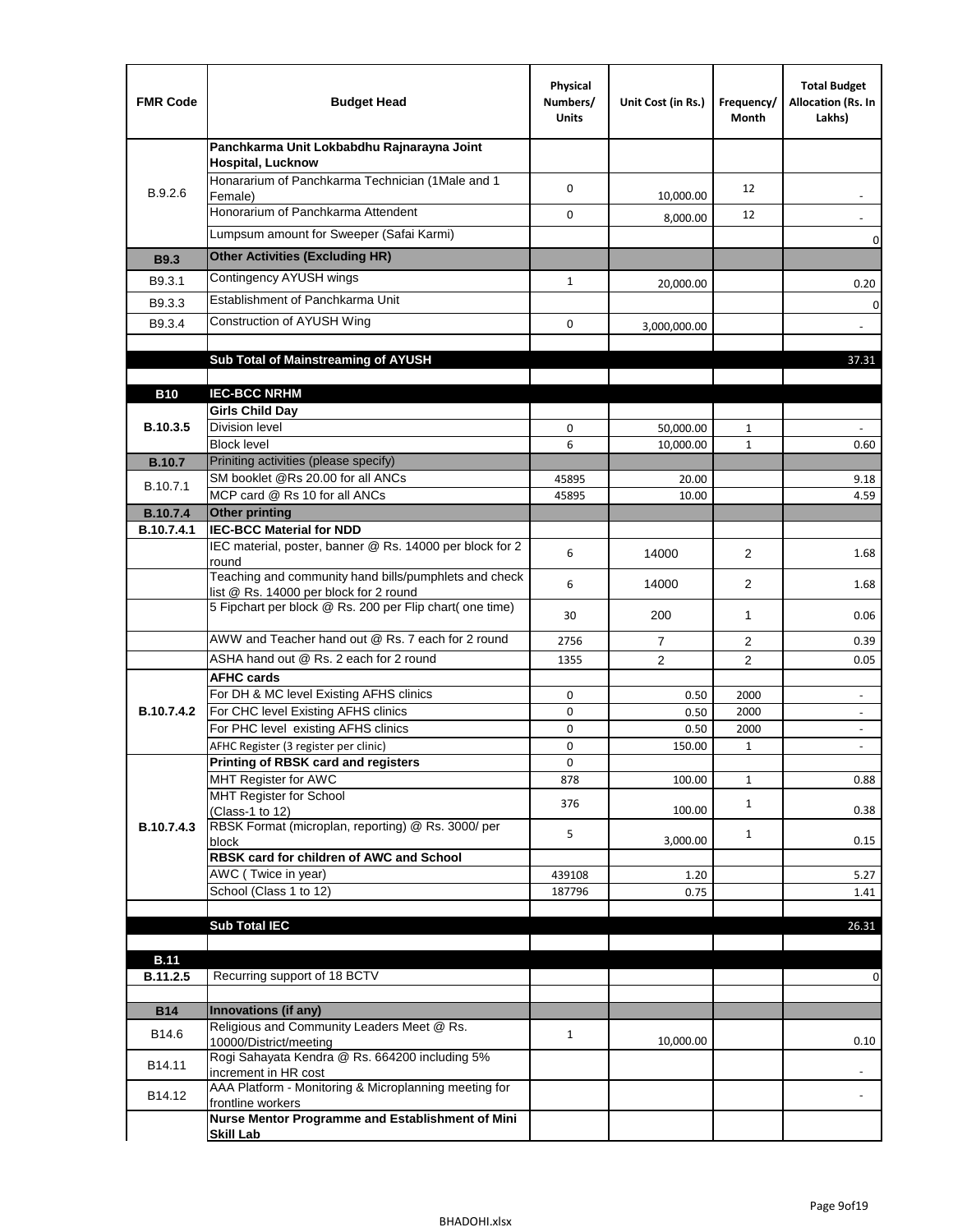| <b>FMR Code</b>     | <b>Budget Head</b>                                                                      | Physical<br>Numbers/<br><b>Units</b> | Unit Cost (in Rs.) | Frequency/<br>Month | <b>Total Budget</b><br>Allocation (Rs. In<br>Lakhs) |
|---------------------|-----------------------------------------------------------------------------------------|--------------------------------------|--------------------|---------------------|-----------------------------------------------------|
| B14.19              | Honoraium of Naurse Mentor (Existing)                                                   | 0                                    | 38,588.00          | 12                  |                                                     |
|                     | Honoraium of Naurse Mentor for 12 montys (New)                                          | 0                                    | 36,750.00          | 12                  | $\overline{a}$                                      |
|                     | Honoraium of Naurse Mentor fro 10 months (New)                                          | 0                                    | 36,750.00          | 10                  | $\blacksquare$                                      |
| B14.22              | Training Strategy for Village Health and Nutrition Days<br>(VHNDs)                      |                                      |                    |                     | 4.32                                                |
|                     | Free Transport Facilities to PLHIV(People Living with                                   |                                      |                    |                     |                                                     |
| B14.25              | HIV) for treatment                                                                      |                                      |                    |                     |                                                     |
|                     | On ART cost                                                                             |                                      |                    |                     |                                                     |
|                     | PRE ART Cost                                                                            |                                      |                    |                     | $\overline{a}$                                      |
|                     | <b>KAYAKALP' Award Scheme</b>                                                           |                                      |                    |                     |                                                     |
|                     | Training for Swachha Bharat Abhiyan                                                     |                                      |                    |                     |                                                     |
|                     | Awareness cum Internal Assessors Training Workshop @                                    |                                      |                    |                     |                                                     |
|                     | Rs. 33000/Disitrict                                                                     |                                      |                    |                     | 0.33                                                |
|                     | District level Hospital Rs. 20000/District                                              |                                      |                    |                     | 0.20                                                |
|                     | <b>CHC</b> level                                                                        | $\mathbf{1}$                         | 15,000.00          |                     | 0.15                                                |
|                     | PHC level                                                                               | $\mathbf{1}$                         | 6,000.00           |                     | 0.06                                                |
| B14.29              | <b>Internal Assessment</b>                                                              |                                      |                    |                     |                                                     |
|                     | District level Hospital (Quarterly)                                                     | $\mathbf 1$                          | 2,000.00           | 4                   | 0.08                                                |
|                     | CHC level (Quarterly)                                                                   | $\mathbf 1$                          | 1,000.00           | $\overline{4}$      | 0.04                                                |
|                     | PHC level (Quarterly)                                                                   | $\mathbf{1}$                         | 500.00             | 4                   | 0.02                                                |
|                     | <b>Peer Assessment</b>                                                                  |                                      |                    |                     |                                                     |
|                     | <b>District level Hospital</b>                                                          | 1                                    | 25,000.00          |                     | 0.25                                                |
|                     | <b>CHC</b> level                                                                        | $\mathbf{1}$                         | 10,000.00          |                     | 0.10                                                |
|                     | PHC level                                                                               | $\mathbf{1}$                         | 5,000.00           |                     | 0.05                                                |
|                     | <b>Matritwa Saptah</b>                                                                  |                                      |                    |                     |                                                     |
|                     | District level activities @Rs 50000                                                     | 1                                    | 50,000.00          |                     | 0.50                                                |
|                     | Mobility support @ Rs 17600/block                                                       | 6                                    | 17,600.00          |                     | 1.06                                                |
| B14.33              | Printing of formats, reports and HRP register @ 50/ANM                                  | 189                                  | 50.00              |                     | 0.09                                                |
|                     | <b>IEC Support</b>                                                                      |                                      |                    |                     |                                                     |
|                     | District level                                                                          | 1                                    | 2,500.00           |                     | 0.03                                                |
|                     | <b>Block Level</b>                                                                      | 6                                    | 25,000.00          |                     | 1.50                                                |
|                     | hoarding 5/dist & 1/FRU & 1/block @ Rs. 2000/-                                          | 14                                   | 2,000.00           |                     | 0.28                                                |
|                     | <b>Gestational Diabetes Mallitius Pilot - 18 districts</b>                              |                                      |                    |                     |                                                     |
|                     | Glucometer @ 1 /ANM+2/Block+2 additional                                                | 0                                    |                    |                     |                                                     |
| B14.34              | Procurement of Glucose 75mg, (2*all ANCs+24*5%GDMs)                                     | 0                                    | 3,000.00           |                     |                                                     |
|                     | Insulin 9 vials *5% ANCs                                                                |                                      | 25.00              |                     |                                                     |
|                     | with syringe (900 units/+18 syringes)                                                   | 0<br>0                               | 50.00              |                     | $\blacksquare$                                      |
|                     | <b>Misoprost Distribution for Home Deliveries</b>                                       |                                      | 20.00              |                     |                                                     |
|                     | Printing of registers @ Rs50.00 each                                                    |                                      |                    |                     |                                                     |
|                     | Budget for Tab Mesoprostol procurement in Lakh                                          |                                      |                    |                     | $\overline{\phantom{a}}$<br>$\blacksquare$          |
| B14.35              | ASHA Incentive @ Rs.100.00 each case in Lakh                                            |                                      |                    |                     | $\overline{\phantom{a}}$                            |
|                     | Block level ANM/ ASHAs training @ 23650/ in Lakh                                        |                                      |                    |                     |                                                     |
|                     | District Orientation meeting @Rs 20000, in Lakh                                         |                                      |                    |                     | $\omega$                                            |
|                     | <b>Sub Total Innovation</b>                                                             |                                      |                    |                     | 9.16                                                |
| <b>B15</b>          | <b>Planning, Implementation and Monitoring</b>                                          |                                      |                    |                     |                                                     |
| <b>B15.2</b>        | <b>Quality Assurance</b>                                                                |                                      |                    |                     |                                                     |
| B <sub>15.2.2</sub> | <b>Division Level Human Resource</b>                                                    | 0                                    |                    |                     |                                                     |
|                     | Honorarium of Existing Divisonal Consultant - Quality @                                 |                                      |                    |                     |                                                     |
|                     | Rs. 45000/month for 10 months                                                           | 0                                    | 45,000.00          | 10                  |                                                     |
|                     | Honorarium of Vacant Divisonal Consultant - Quality @                                   | 0                                    | 45,000.00          | $\overline{2}$      |                                                     |
|                     | Rs. 45000/month for 2 months<br>Honararium of Existing Divisonal Consultant - Public    |                                      |                    |                     |                                                     |
|                     | Health @ Rs.45000/PM for 10 Months                                                      | 0                                    | 45,000.00          | $\overline{2}$      |                                                     |
|                     | Honararium of Vacant Divisonal Consultant - Public Health<br>@ Rs.45000/PM for 2 Months | 0                                    | 45,000.00          | 10                  |                                                     |
|                     | Data Entry Operator @Rs 12000/PM for 2 Month ("New<br>Position)                         | 0                                    | 12,000.00          | $\overline{2}$      |                                                     |
|                     | <b>District Level Human Resource</b>                                                    |                                      |                    |                     |                                                     |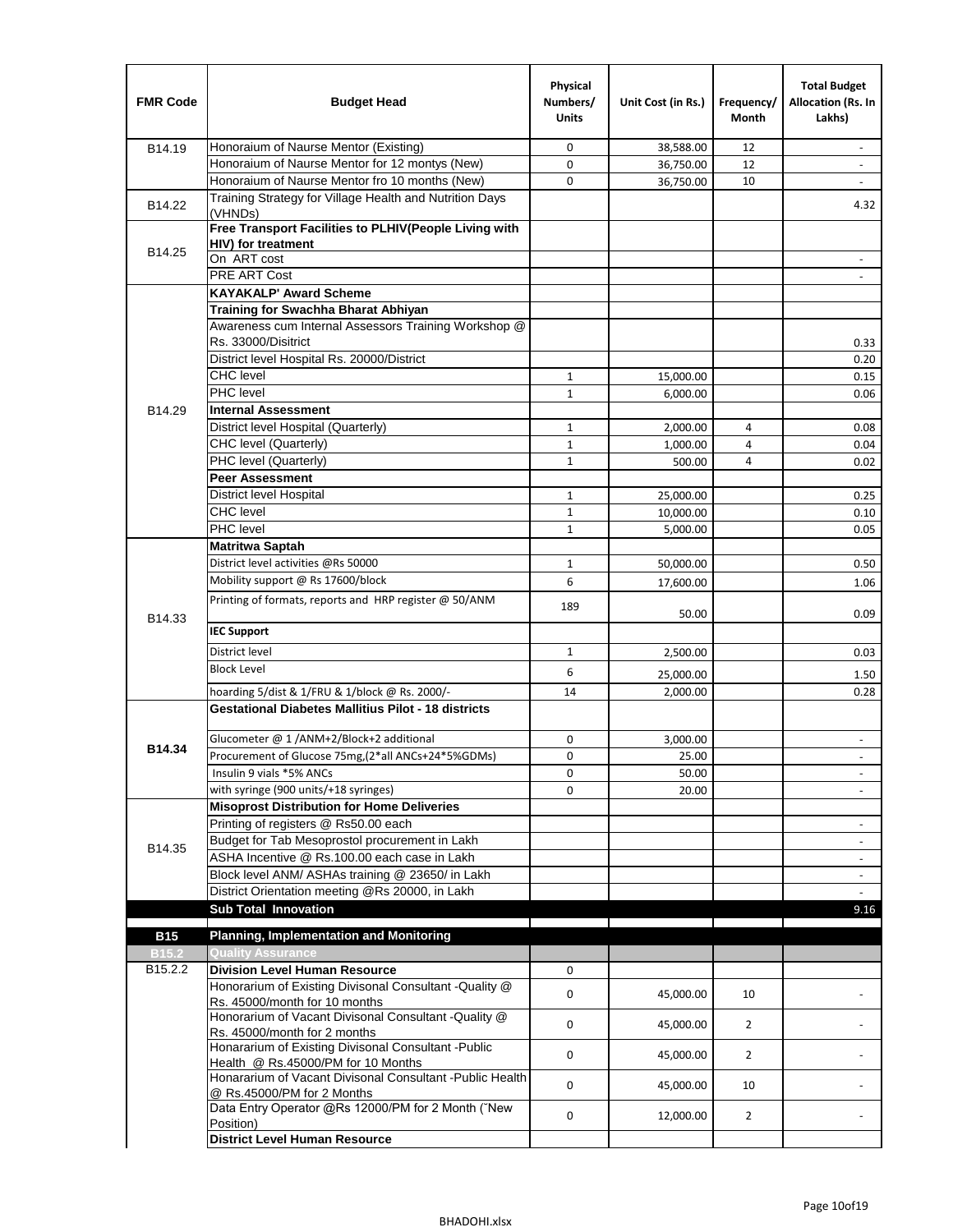| <b>FMR Code</b>         | <b>Budget Head</b>                                                                                | Physical<br>Numbers/<br><b>Units</b> | Unit Cost (in Rs.) | Frequency/<br><b>Month</b> | <b>Total Budget</b><br>Allocation (Rs. In<br>Lakhs) |
|-------------------------|---------------------------------------------------------------------------------------------------|--------------------------------------|--------------------|----------------------------|-----------------------------------------------------|
|                         | Honorarium of Existing District Consultant -Quality @ Rs.<br>40000/month for 10 months            | $\mathbf{1}$                         | 40,000.00          | 10                         | 4.00                                                |
|                         | Honorarium of Vacant District Consultant -Quality @ Rs.<br>40000/month for 2 months               | $\mathbf 0$                          | 40,000.00          | $\overline{2}$             |                                                     |
|                         | Honararium of Existing Hospital Quality Manager @<br>Rs.35000/PM for 10 Months                    | $\mathbf{1}$                         | 35,000.00          | 10                         | 3.50                                                |
|                         | Honararium of Vacant Hospital Quality Manager @<br>Rs.35000/PM for 2 Months                       | $\mathbf 0$                          | 35,000.00          | $\overline{2}$             |                                                     |
|                         | Data Entry Operator @ Rs 12000/PM for 2 Month ("New<br>Position)                                  | $\mathbf{1}$                         | 12,000.00          | $\overline{2}$             | 0.24                                                |
| B15.2.4                 | <b>Review meetings</b>                                                                            |                                      |                    |                            |                                                     |
| B <sub>15.2</sub> .4.2  | Division                                                                                          | 0                                    | 5,000.00           |                            |                                                     |
|                         | <b>District</b>                                                                                   | $\overline{2}$                       | 2,000.00           |                            | 0.04                                                |
|                         | Monitoring and Supportive Supervision Visits-Divisional<br>QUA (10 visits per month) for 6 months | $\mathbf 0$                          | 1,800.00           |                            |                                                     |
| B15.2.5.2               | Monitoring and Supportive Supervision Visits-District<br>QUA (10 visits per month) for 6 months   | 60                                   | 1,200.00           |                            | 0.72                                                |
|                         | <b>Office Equipments-District &amp; Division</b>                                                  |                                      |                    |                            |                                                     |
|                         | <b>Division Level</b>                                                                             |                                      |                    |                            |                                                     |
|                         | Office Equipment @ Rs.3.5 Lac/Division                                                            |                                      |                    |                            | $\overline{\phantom{a}}$                            |
| B15.2.5.5               | Operational cost @ Rs.17000/-PM for 10 Month                                                      |                                      |                    |                            | $\pmb{0}$                                           |
|                         | <b>District Level</b>                                                                             |                                      |                    |                            |                                                     |
|                         | Office Equipment @ Rs.3.5 Lac/District                                                            | 0                                    | 350,000.00         | 1                          | $\blacksquare$                                      |
|                         | Operational cost @ Rs.14000/-PM for 10 Month                                                      | $1\,$                                | 14,000.00          | 10                         | 1.40                                                |
| B15.2.5.6               | <b>Operational Cost for District Hospitals</b>                                                    | $\mathbf{1}$                         | 2,000.00           |                            | 0.02                                                |
|                         | <b>Sub Total Quality Assurance</b>                                                                |                                      |                    |                            | 9.92                                                |
| B15.3                   | <b>Monitoring and Evaluation</b>                                                                  |                                      |                    |                            |                                                     |
| B15.3.1                 | <b>HMIS</b>                                                                                       |                                      |                    |                            |                                                     |
| B15.3.1.2               | Data Entry Operators at Block level                                                               |                                      |                    |                            | 9.17                                                |
| B15.3.1.3.1             | HR and Infrastructure for 100% service updation on<br><b>HMIS/MCTS Portal</b>                     |                                      |                    |                            | 2.42                                                |
| B <sub>15.3.1.5.2</sub> | Mobility Support for HMIS & MCTS at District level                                                |                                      |                    |                            | 0.22                                                |
| B15.3.1.6               | Printing of HMIS Formats                                                                          |                                      |                    |                            | 0.32                                                |
| B15.3.2.2               | Printing of MCTS follow-up formats/ services due list/ work<br>plan                               |                                      |                    |                            | 0.45                                                |
| B15.3.2.7               | Internet Connectivity through LAN / data card                                                     |                                      |                    |                            | 0.56                                                |
| B15.3.2.8               | Procurement & Installation of VSAT (Capex)                                                        |                                      |                    |                            | 0.90                                                |
| B15.3.2.12              | Other office expenditure                                                                          |                                      |                    |                            | 1.20                                                |
| B15.3.2.13              | Printing of RCH Registers                                                                         |                                      |                    |                            | 0.23                                                |
|                         | <b>Sub Total of HMIS</b>                                                                          |                                      |                    |                            | 15.47                                               |
| <b>B.16</b>             | <b>PROCUREMENT</b>                                                                                |                                      |                    |                            |                                                     |
| B16.1                   | <b>Procurement of Equipment</b>                                                                   |                                      |                    |                            |                                                     |
|                         | <b>Equipments for Blood Banks/ BSUs</b>                                                           |                                      |                    |                            |                                                     |
| B16.1.1.1               | Equipments For Blood banks/ BCSUs                                                                 |                                      |                    |                            | 0                                                   |
| B16.1.2                 | <b>Equipments For BSUs</b><br>Procurement of equipment: CH                                        |                                      |                    |                            | 0                                                   |
|                         | Procurement of NRC Computer/Printer/UPS/Data Card @                                               |                                      |                    |                            |                                                     |
| B16.1.2.7               | Rs. 60000/NRC                                                                                     | $\mathbf{1}$                         | 60,000.00          | 0                          | 0.60                                                |
| B16.1.2.8               | Procurement of Computer/Printer/UPS/Data Card -SNCUs                                              |                                      |                    |                            |                                                     |
|                         | for VJB Female Hospital Lucknow<br>Procurement of Equipments for SNCUs for VAB Female             |                                      |                    |                            | 0                                                   |
| B16.1.2.9               | Hospital lucknow                                                                                  |                                      |                    |                            | $\mathbf 0$                                         |
| B16.1.6                 | <b>Equipments for RKSK &amp; RBSK</b>                                                             |                                      |                    |                            |                                                     |
| B16.1.6.1               | <b>Equipments for AFHCs</b>                                                                       | 0                                    | 7,000.00           | $\mathbf{1}$               | ÷,                                                  |
|                         | <b>Equipment for Mobile health teams</b>                                                          | 0                                    |                    |                            |                                                     |
| B16.1.6.3.1             | No. of Vision Chart                                                                               | 20                                   |                    |                            |                                                     |
| *                       | (2 chart per team)<br>No. of weighing scale (1 per team)                                          | 10                                   | 700<br>1000        |                            | 0.14<br>0.10                                        |
|                         | No. of height scale standing (1 per team)                                                         | 10                                   | 10000              |                            | 1.00                                                |
| <b>B.16.2</b>           | <b>Procurement of Drugs</b>                                                                       |                                      |                    |                            |                                                     |
| B.16.2.2.2              | Procurement of drugs under child health (Vitamin A for                                            | 7992                                 | 58.00              |                            | 4.64                                                |
|                         | BSPM) No. of Bottles                                                                              |                                      |                    |                            |                                                     |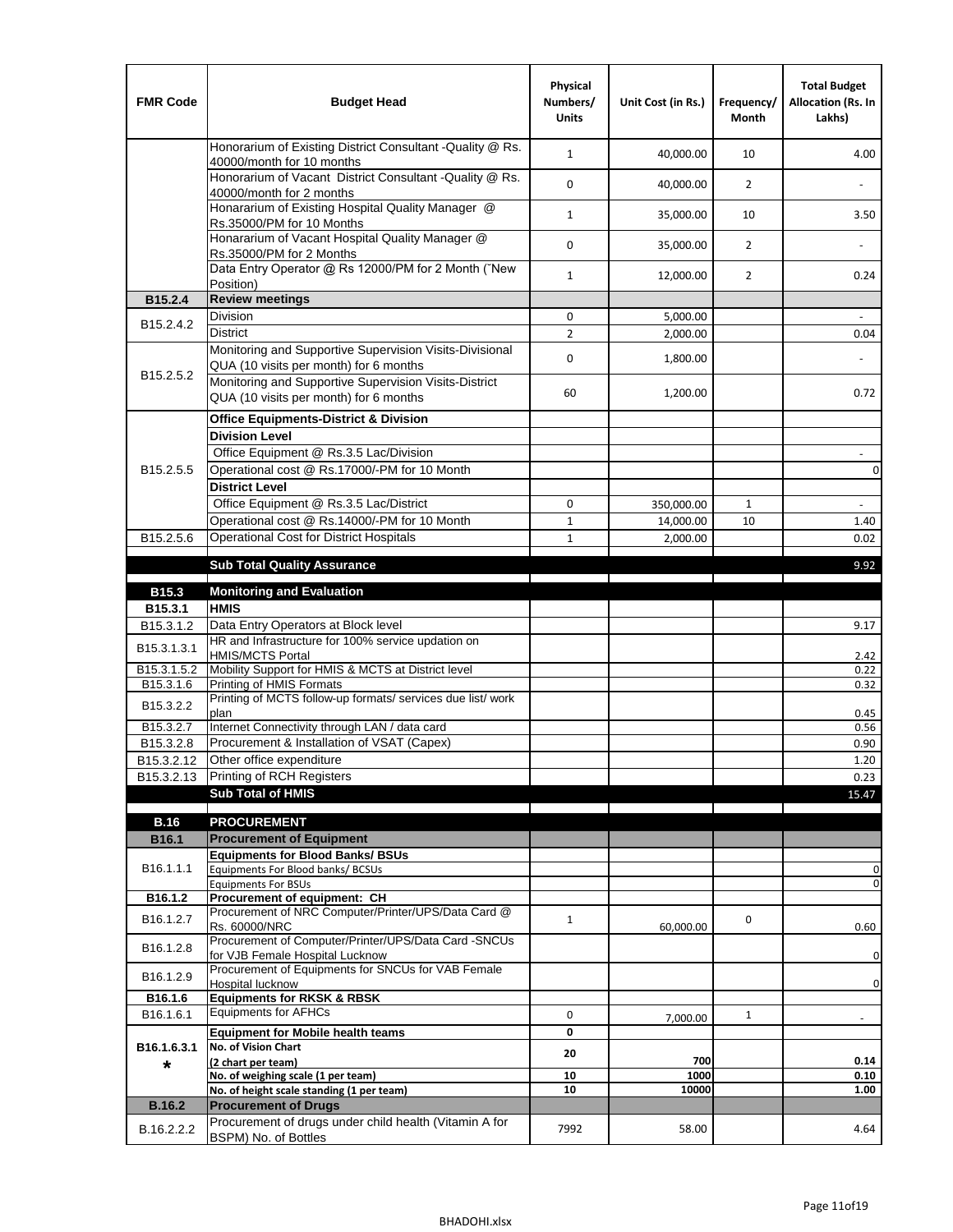| <b>FMR Code</b> | <b>Budget Head</b>                                                                | Physical<br>Numbers/<br>Units | Unit Cost (in Rs.) | Frequency/<br>Month | <b>Total Budget</b><br>Allocation (Rs. In<br>Lakhs) |
|-----------------|-----------------------------------------------------------------------------------|-------------------------------|--------------------|---------------------|-----------------------------------------------------|
| B.16.2.4        | <b>Supplies for IMEP</b>                                                          |                               |                    |                     |                                                     |
| B.16.2.4.1      | Biomedical waste management - District level                                      |                               |                    |                     | 7.73                                                |
| B.16.2.4.2      | Biomedical waste management - CHC/PHC level                                       | 6                             | 13,109.00          | 12                  | 9.44                                                |
| B.16.2.4.3      | Cleaning/washing, house-keeping and laundry<br>management - District level        |                               |                    |                     | 29.33                                               |
| B.16.2.4.4      | Cleaning/washing, house-keeping and laundry<br>management - CHC/PHC level         |                               |                    |                     | 11.84                                               |
| B.16.2.4.7      | Cleanliness of Sub Centers for 6 months                                           | 155                           | 500.00             | 6                   | 4.65                                                |
| B.16.2.5.2      | Replenishment of ASHA Drug Kit<br>@300/ Working ASHA                              |                               |                    |                     | 3.17                                                |
| B.16.2.6        | <b>National Iron Plus Initiative (Drugs&amp;Supplies)</b>                         |                               |                    |                     |                                                     |
| B.16.2.6.1      | Children (6m - 60months)                                                          |                               |                    |                     |                                                     |
| B.16.2.6.1.a    | IFA Syrup (@Rs7.99paisa/50mlBottel)                                               | 189249                        | 7.99               |                     | 15.12                                               |
| B.16.2.6.2      | Children 5 - 10 years                                                             |                               |                    |                     |                                                     |
| B.16.2.6.2.a    | IFA tablet small Pink (45mg) @ Rs. 0.182 per tablet, 32 tablet per<br>child)      | 71954                         | 5.82               |                     | 4.19                                                |
| B.16.2.6.2.b    | <b>Albendazole Tablets</b>                                                        | 85345                         | 0.78               | 2                   | 1.33                                                |
| B.16.2.6.3      | <b>WIFS (10-19 years)</b>                                                         |                               |                    |                     |                                                     |
| B.16.2.6.3.a    | IFA Tablet large blue 100 mg tablet @ Rs. 1.41 per 10 tablet for 12<br>months     | 146941                        | 7.33               |                     | 10.77                                               |
|                 | <b>Albendazole Tablets</b>                                                        |                               |                    |                     |                                                     |
| B.16.2.6.3.b    | For Adolescent Girls and boys (School going)                                      | 102451                        | 0.78               | $\overline{2}$      | 1.60                                                |
|                 | For Adolescent Girls (out of School)                                              | 44490                         | 0.78               | $\overline{2}$      | 0.69                                                |
| B.16.2.7        | Drugs & supplies for RBSK                                                         |                               |                    |                     |                                                     |
| B.16.2.7.1      | Medicine for Mobile health team                                                   | 10                            | 5,000.00           |                     | 0.50                                                |
| <b>B.16.2.8</b> | Drugs & supplies for AYUSH                                                        | 8                             | 100,000.00         |                     | 8.00                                                |
| B.16.2.10       | Blood Bags for 93 functional Blood Bank                                           |                               |                    |                     | 0.35                                                |
|                 | For Diagnostics Kits for 93 functional blood bank                                 |                               |                    |                     | 0.95                                                |
|                 | <b>Sub Total of Procurement</b>                                                   |                               |                    |                     | 116.14                                              |
| <b>B.18</b>     | <b>New Initiatives/ Strategic Interventions</b>                                   |                               |                    |                     |                                                     |
|                 | <b>Ca Cx Screening</b>                                                            |                               |                    |                     |                                                     |
| <b>B.18.2</b>   |                                                                                   |                               |                    |                     | 0                                                   |
|                 | 7+ Strategy<br><b>Family Planning</b>                                             |                               |                    |                     |                                                     |
| B18.4           | No of District Level Govt, COT @ Rs.30000/month for 12<br>month                   | 0                             |                    | 12                  |                                                     |
|                 | Extra Incentive for Interval Sterilization @ Rs.260/case                          |                               | 30,000.00          |                     |                                                     |
|                 |                                                                                   | 0                             | 260.00             |                     |                                                     |
|                 | Extra Incentive for NSV @ Rs.310/- case                                           | 0                             | 310.00             |                     |                                                     |
|                 | <b>Sub Total of New Innitiatives</b>                                              |                               |                    |                     |                                                     |
|                 |                                                                                   |                               |                    |                     |                                                     |
| <b>B22</b>      | <b>Support Services</b>                                                           |                               |                    |                     |                                                     |
|                 | <b>Support Strengthening NVBDCP</b><br>Honorarium of Staff-At BRD Medical College |                               |                    |                     |                                                     |
| B22.3           | Honorarium of Staff for 100 Bedded JE/AES Ward -At                                |                               |                    |                     | 0                                                   |
|                 | <b>BRD Medical College</b><br>Increament of Existing HR Catculated @ 5%           |                               |                    |                     | 0                                                   |
|                 | <b>Sub of Support Serveces</b>                                                    |                               |                    |                     | 0                                                   |
|                 |                                                                                   |                               |                    |                     |                                                     |
|                 | Other Expenditures (Power Backup, Convergence etc)                                |                               |                    |                     |                                                     |
| <b>B.23</b>     | POL for Generators - District level Hospitals                                     |                               |                    |                     |                                                     |
| B.23.1          |                                                                                   | $\overline{2}$                | 35,000.00          | 12                  | 8.40                                                |
| B.23.2          | POL for Generators - CHCs/PHCs                                                    | 6                             | 17,500.00          | 12                  | 12.60                                               |
|                 | <b>Sub Total of Power Backup</b>                                                  |                               |                    |                     | 21.00                                               |
|                 | <b>Collaboration with Medical Colleges and Knowledge</b>                          |                               |                    |                     |                                                     |
| <b>B.24</b>     | partners                                                                          |                               |                    |                     |                                                     |
|                 |                                                                                   |                               |                    |                     |                                                     |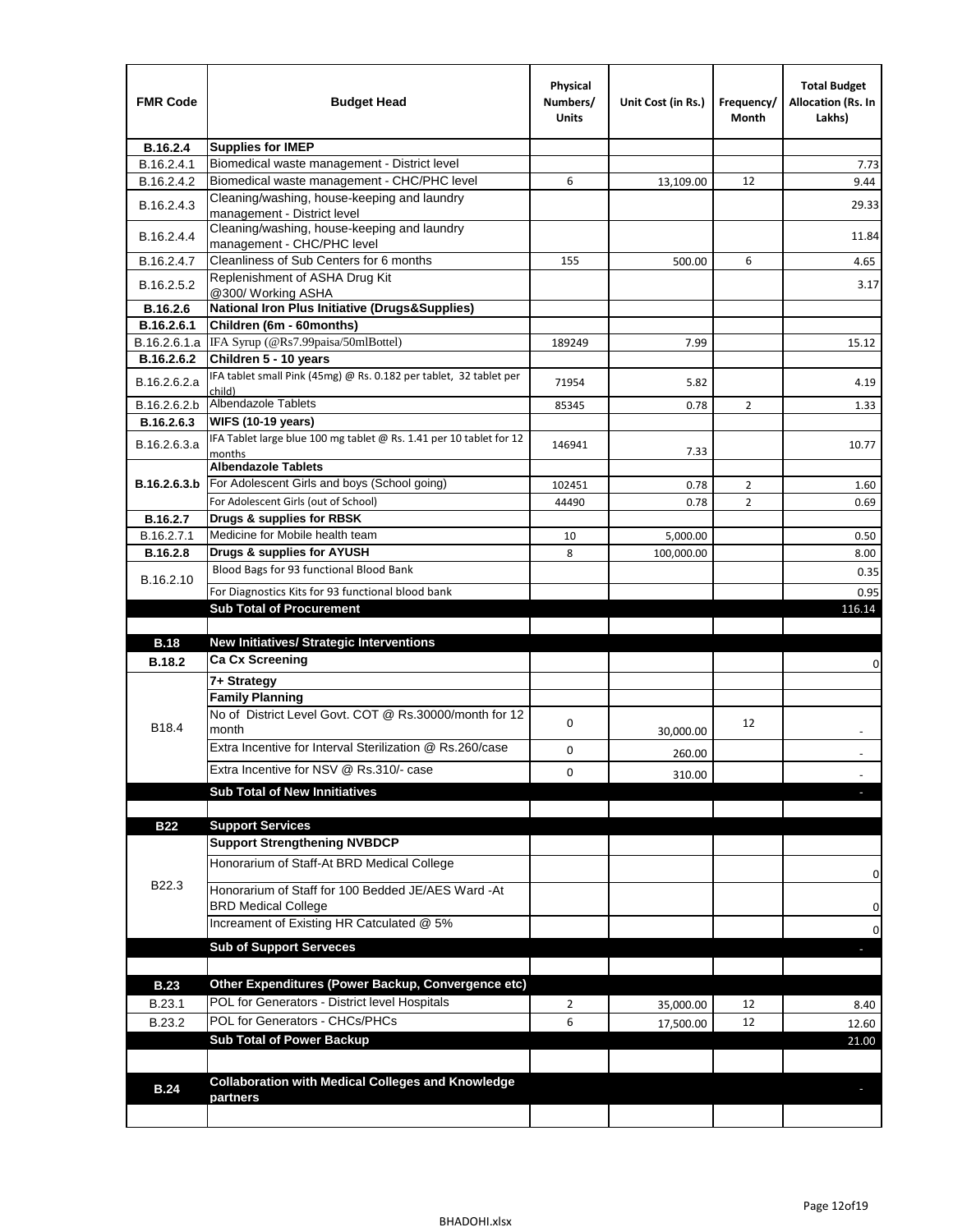| <b>FMR Code</b> | <b>Budget Head</b>                                                                                   | Physical<br>Numbers/<br><b>Units</b> | Unit Cost (in Rs.) | Frequency/<br>Month | <b>Total Budget</b><br>Allocation (Rs. In<br>Lakhs) |
|-----------------|------------------------------------------------------------------------------------------------------|--------------------------------------|--------------------|---------------------|-----------------------------------------------------|
| <b>B.25</b>     | National Programme for Prevention and control of                                                     |                                      |                    |                     |                                                     |
| B.25.1          | deafness<br><b>Recurring Grant-in-aid</b>                                                            |                                      |                    |                     |                                                     |
| B.25.1.3        | <b>Manpower at District level</b>                                                                    |                                      |                    |                     |                                                     |
| B.25.1.3.a      | ENT Surgeon @Rs.80,000/-pm                                                                           | 0                                    |                    |                     |                                                     |
| B.25.1.3.b      | Audiologist@Rs.30,000/-pm                                                                            | 2.1                                  |                    |                     | 2.10                                                |
| B.25.1.3.c      | Audiometric Assistant@Rs.15,000/-pm                                                                  | 1.05                                 |                    |                     | 1.05                                                |
| B.25.1.3.d      | Instructor for Hearing Impaired Children @Rs.15,000/-pm                                              | 1.05                                 |                    |                     | 1.05                                                |
| B.25.2          | Non recurring Grant-in-aid                                                                           |                                      |                    |                     |                                                     |
| B.25.2.1        | Training@Rs.10 lakh/ Distt. for 7 level training                                                     | 4.75                                 |                    |                     | 4.75                                                |
| B.25.2.1.b      | District Hospital @Rs.20 lakh/Distt.                                                                 | 20                                   |                    |                     | 20.00                                               |
| B.25.2.1.c      | CHC/Sub-Divisional Hospital @Rs.50,000/- Kit                                                         | 0.88                                 |                    |                     | 0.88                                                |
| B.25.2.1.d      | PHC@RS.15,000/- kit                                                                                  | 3.09                                 |                    |                     | 3.09                                                |
|                 |                                                                                                      |                                      |                    |                     |                                                     |
|                 | National Programme for Prevention and control of                                                     |                                      |                    |                     | 32.92                                               |
|                 | deafness                                                                                             |                                      |                    |                     |                                                     |
| <b>B.29</b>     | National Programme for Prevention and Control of                                                     |                                      |                    |                     |                                                     |
|                 | <b>Flurosis</b>                                                                                      |                                      |                    |                     |                                                     |
| B.29.2.1        | Honorarium of Consultant                                                                             | 0                                    | 40,000.00          | 6                   |                                                     |
|                 | Honorarium of Lab Technician                                                                         | 0                                    | 11,000.00          | 6                   | $\ddot{\phantom{1}}$                                |
| B.29.2.2        | <b>Health Education and Publicity</b>                                                                |                                      |                    |                     |                                                     |
|                 |                                                                                                      |                                      |                    |                     |                                                     |
| B.29.2.4        | Medical Management including treatment Surgery and                                                   |                                      |                    |                     |                                                     |
|                 | rehab-supplumetation of vitamins & minrals                                                           |                                      |                    |                     |                                                     |
|                 | <b>Sub Total of Flurisis</b>                                                                         |                                      |                    |                     | ь                                                   |
|                 |                                                                                                      |                                      |                    |                     |                                                     |
|                 | <b>Total of Mission Flexipool</b>                                                                    |                                      |                    |                     | 628.34                                              |
|                 |                                                                                                      |                                      |                    |                     |                                                     |
| C               | <b>IMMUNISATION</b>                                                                                  |                                      |                    |                     |                                                     |
|                 | RI strengthening project (Review meeting, Mobility                                                   |                                      |                    |                     |                                                     |
| C.1             | support, Outreach services etc)                                                                      |                                      |                    |                     |                                                     |
| C.1.a           | Mobility Support for supervision for distict level officers.                                         | $\mathbf{1}$                         | 250,000.00         |                     | 2.50                                                |
|                 | Printing and dissemination of Immunization cards, tally                                              |                                      |                    |                     |                                                     |
| C.1.c           | sheets, monitoring forms etc.                                                                        | 45895                                | 10.00              |                     | 4.59                                                |
| C.1.e           | Quarterly review meetings exclusive for RI at district level                                         | 24                                   | 500.00             |                     | 0.12                                                |
| C.1.f           | with Block MOs, CDPO, and other stake holders<br>Quarterly review meetings exclusive for RI at block | 5420                                 | 75.00              |                     | 4.07                                                |
|                 | Focus on slum & underserved areas in urban                                                           |                                      |                    |                     |                                                     |
|                 | areas/alternative vaccinator for slums (only where regular                                           |                                      |                    |                     |                                                     |
| C.1.g           | ANM under NUHM not engaged) Rs. 450/- per session for                                                | 0                                    | 2,100.00           |                     |                                                     |
|                 | 4 session and Rs. 300/- contingency.<br>Mobilization of children through ASHA or other mobilizers    |                                      |                    |                     |                                                     |
| C.1.h           |                                                                                                      | 17188                                | 150.00             |                     | 25.78                                               |
| C.1.i           | Alternative vaccine delivery in hard to reach areas                                                  | 1720                                 | 150.00             |                     | 2.58                                                |
| $C.1$ .j        | Alternative Vaccine Deliery in other areas                                                           | 15468                                | 75.00              |                     | 11.60                                               |
| C.1.k           | To develop microplan at sub-centre level                                                             | 160                                  | 100.00             |                     | 0.16                                                |
| C.1.1           | For consolidation of micro plans at block level/PHC @ Rs.                                            |                                      |                    |                     | 0.08                                                |
|                 | 1000/- and District level @ Rs.2000/-<br>POL for vaccine delivery from State to district and from    |                                      |                    |                     |                                                     |
| C.1.m           | district to PHC/CHCs                                                                                 | $\mathbf{1}$                         | 150,000.00         |                     | 1.50                                                |
| C.1.n           | Consumables for computer including provision for internet                                            | $\mathbf{1}$                         | 400.00             | 12                  | 0.05                                                |
|                 | access<br>Red/Black plastic bags etc.                                                                |                                      |                    |                     |                                                     |
| C.1.o           | Hub Cutter/Bleach/Hypochlorite solution/ Twin bucket @                                               | 17188                                | 6.00               |                     | 1.03                                                |
| C.1.p           | Rs. 1200/- for 2 Buckets                                                                             | 8                                    | 1,200.00           |                     | 0.10                                                |
| C.1.q           | <b>Safety Pits</b>                                                                                   | 0                                    | 5,250.00           |                     | 0.00                                                |
|                 | <b>State specific requirement</b>                                                                    |                                      |                    |                     |                                                     |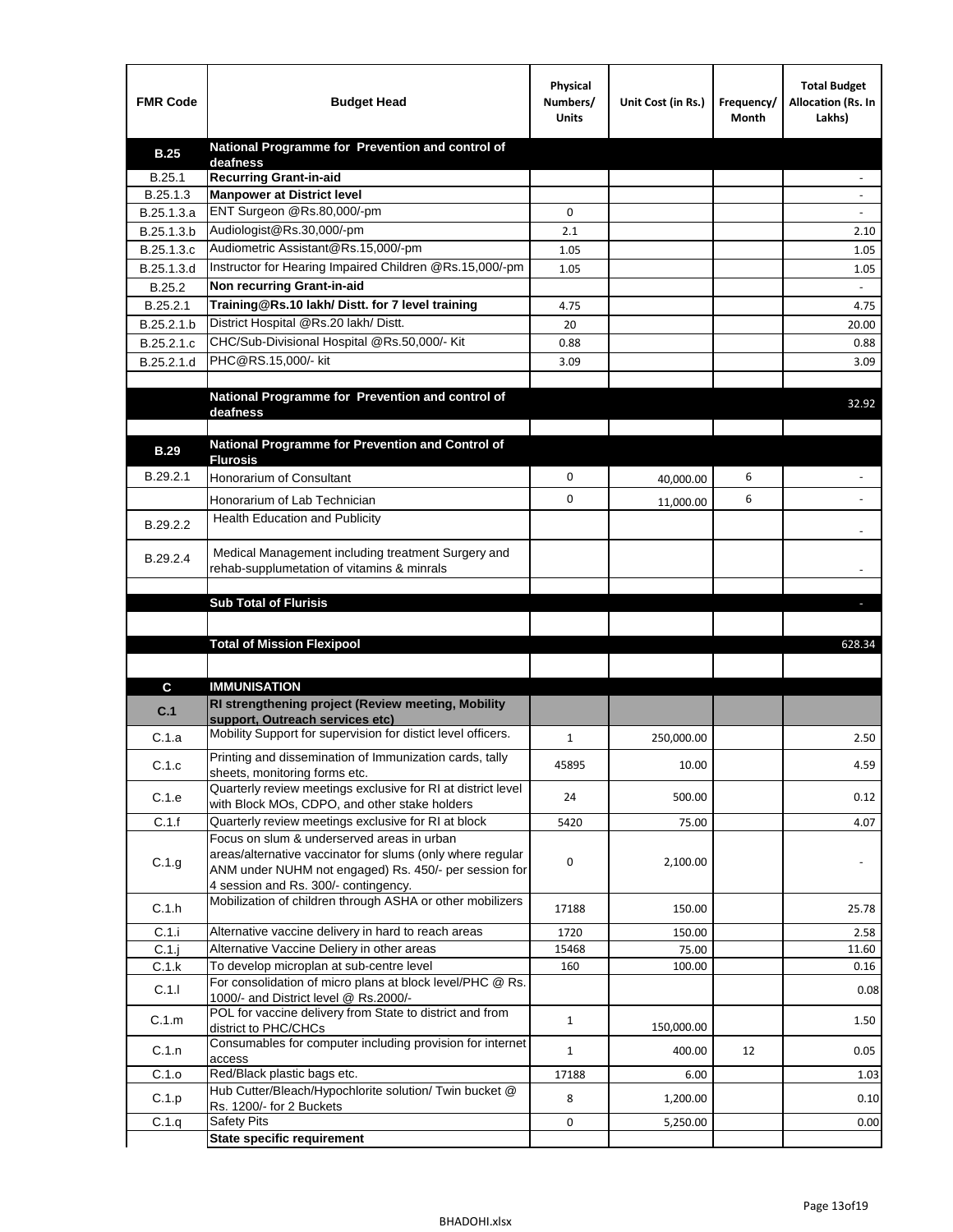| <b>FMR Code</b> | <b>Budget Head</b>                                                                                                                                                              | Physical<br>Numbers/<br><b>Units</b> | Unit Cost (in Rs.) | Frequency/<br>Month | <b>Total Budget</b><br><b>Allocation (Rs. In</b><br>Lakhs) |
|-----------------|---------------------------------------------------------------------------------------------------------------------------------------------------------------------------------|--------------------------------------|--------------------|---------------------|------------------------------------------------------------|
|                 | Funds for annual maintenance operation of WIC/WIF at                                                                                                                            | $\mathbf 0$                          | 40,000.00          |                     | 0.00                                                       |
|                 | state and division level<br>Electricity bill for WIC/WIF at state and division level                                                                                            | $\mathbf 0$                          | 100,000.00         |                     | 0.00                                                       |
| C.1.r           | POL for generators & operational expenses at divisional                                                                                                                         |                                      |                    |                     |                                                            |
|                 | vaccine storage and state vaccine store                                                                                                                                         | $\mathbf 0$                          | 200,000.00         |                     | 0.00                                                       |
|                 | POL for generators & operational expenses at district<br>level vaccine storage points and other cold chain points                                                               | $\mathbf{1}$                         | 120,000.00         |                     | 1.20                                                       |
|                 | <b>AEFI Kits</b>                                                                                                                                                                |                                      |                    |                     | 0.07                                                       |
| C.1.s           | Teeka Express Operational Cost                                                                                                                                                  |                                      |                    |                     |                                                            |
| C.2             | <b>Salary of Contractual Staffs</b>                                                                                                                                             |                                      |                    |                     |                                                            |
| C.2.2           | Honorarium for Computer Assistants support for District<br>level                                                                                                                | $\mathbf{1}$                         | 12,127.00          | 12                  | 1.46                                                       |
| C.3             | <b>Training under Immunisation</b>                                                                                                                                              |                                      |                    |                     |                                                            |
|                 | District level Orientation training including Hep B, Measles                                                                                                                    |                                      |                    |                     |                                                            |
| C.3.1           | & JE(wherever required) for 2 days ANM, Multi Purpose<br>Health Worker (Male), LHV, Health Assistant<br>(Male/Female), Nurse MidWives, BEEs & other staff (as<br>per RCH norms) | 7                                    | 46,200.00          |                     | 3.23                                                       |
| C.3.2           | Three day training including Hep B, Measles & JE<br>(wherever required) of Medical Officers of RI using<br>revised MO training module)                                          | $\mathbf 0$                          | 65,600.00          |                     | 0.00                                                       |
| C.3.4           | Two days cold chain handlers training for block level cold<br>chain hadlers by State and district cold chain officers                                                           | 0.00                                 |                    |                     | 0.19                                                       |
| C.3.5           | One day training of block level data handlers by DIOs and<br>District cold chain officer                                                                                        | 8                                    | 500.00             |                     | 0.04                                                       |
|                 | <b>Cold chain maintenance</b>                                                                                                                                                   |                                      |                    |                     |                                                            |
|                 | Cold chain maintenance for CHC/PHC @ Rs. 750/- per                                                                                                                              | 8                                    |                    |                     | 0.06                                                       |
| C.4             | unit                                                                                                                                                                            |                                      | 750.00             |                     |                                                            |
|                 | Cold chain maintenance for District level @ Rs. 15000/-<br>per district                                                                                                         | $\mathbf{1}$                         | 15,000.00          |                     | 0.15                                                       |
| C.5             | <b>ASHA Incentive</b>                                                                                                                                                           | 33468                                | 150                |                     | 50.202                                                     |
|                 | Mobility support for outreach areas for 25 disdtricts                                                                                                                           |                                      |                    |                     |                                                            |
|                 | Mobility support for HRG/ construction sites                                                                                                                                    |                                      |                    |                     |                                                            |
|                 | Sub Total of RI                                                                                                                                                                 |                                      |                    |                     | 110.75552                                                  |
|                 |                                                                                                                                                                                 |                                      |                    |                     |                                                            |
| D               | <b>National Iodine Deficiency Disorders Control</b><br>Programme (NIDDCP)                                                                                                       |                                      |                    |                     |                                                            |
| D.3             | <b>Health Education and Publicity</b>                                                                                                                                           |                                      |                    |                     | 0.10                                                       |
|                 |                                                                                                                                                                                 |                                      |                    |                     |                                                            |
|                 | <b>GRAND TOTAL (A+B+C+D)</b>                                                                                                                                                    |                                      |                    |                     | 2,046.08                                                   |
|                 |                                                                                                                                                                                 |                                      |                    |                     |                                                            |
|                 | National Disease Control Programme (NDCP)                                                                                                                                       |                                      |                    |                     |                                                            |
|                 | <b>INTEGRATED DISEASE SURVEILLANCE</b>                                                                                                                                          |                                      |                    |                     |                                                            |
| Е               | <b>PROGRAMME (IDSP)</b>                                                                                                                                                         |                                      |                    |                     |                                                            |
| E.1             | <b>REMUNERATION FOR CONTRACTUAL HUMAN</b><br><b>RESOURCE</b>                                                                                                                    |                                      |                    |                     |                                                            |
| E.1.9           | District Epidemiologists                                                                                                                                                        |                                      |                    |                     | 6.00                                                       |
| E.1.10          | District Microbiologist at District labs                                                                                                                                        |                                      |                    |                     |                                                            |
| E.1.11          | District Data Manager                                                                                                                                                           |                                      |                    |                     | 0.61                                                       |
| E.1.12          | Data Entry Operator*<br>Others if any (pl specify)                                                                                                                              |                                      |                    |                     | 1.51                                                       |
| E.1.13<br>E.2   | <b>TRAINING</b>                                                                                                                                                                 |                                      |                    |                     | $\omega$                                                   |
|                 | Training at State/District Level (1 batch = 20                                                                                                                                  |                                      |                    |                     |                                                            |
|                 | participants)                                                                                                                                                                   |                                      |                    |                     |                                                            |
| E.2.3           | Hospital Pharmacists/Nurses Training (1 day)                                                                                                                                    |                                      |                    |                     |                                                            |
| E.3             | <b>LABORATORY SUPPORT</b>                                                                                                                                                       |                                      |                    |                     |                                                            |
|                 | <b>District Public Health Laboratory Strengthening</b>                                                                                                                          |                                      |                    |                     |                                                            |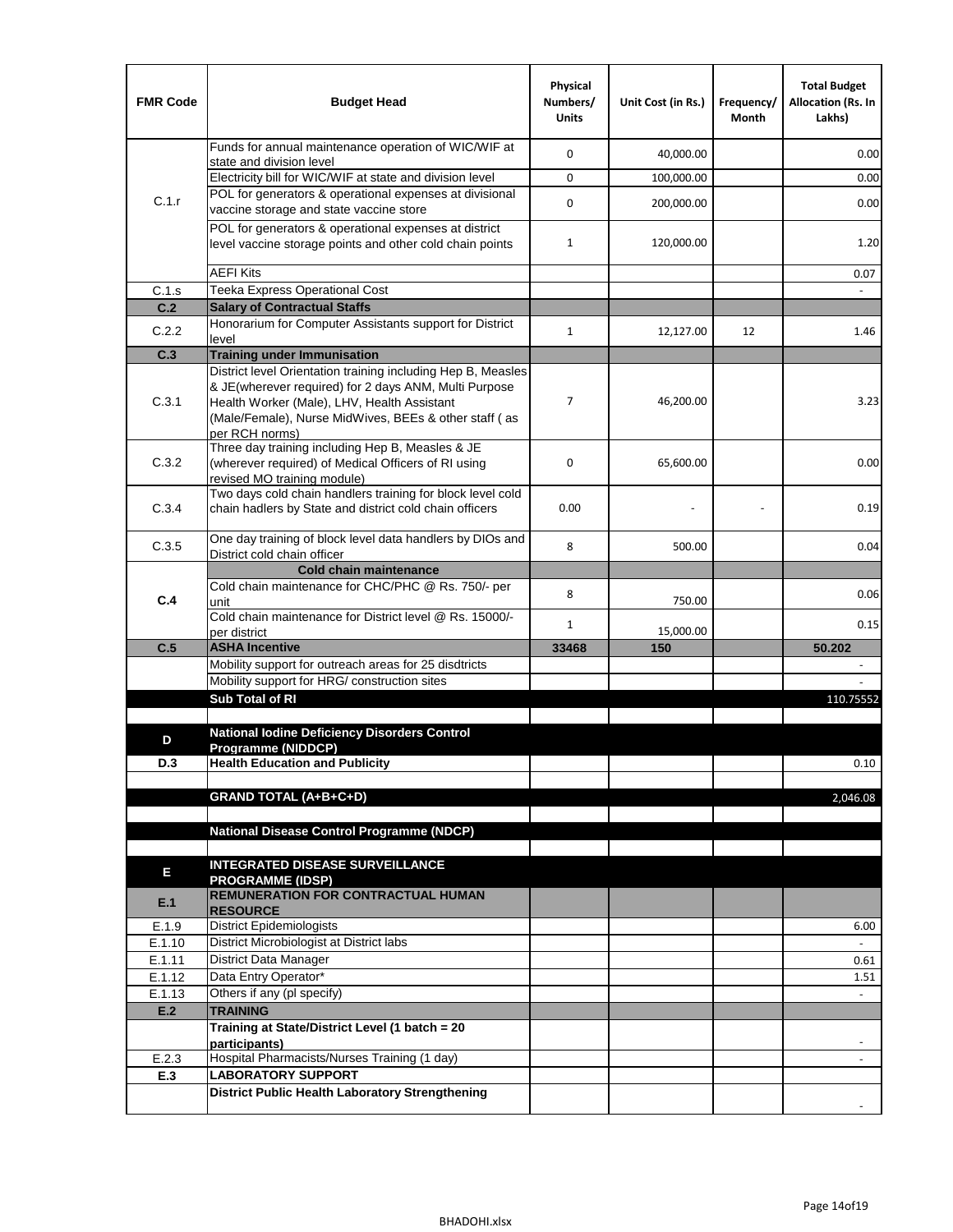| <b>FMR Code</b>       | <b>Budget Head</b>                                                                                                                                                                                                                                | Physical<br>Numbers/<br><b>Units</b> | Unit Cost (in Rs.) | Frequency/<br>Month | <b>Total Budget</b><br><b>Allocation (Rs. In</b><br>Lakhs) |
|-----------------------|---------------------------------------------------------------------------------------------------------------------------------------------------------------------------------------------------------------------------------------------------|--------------------------------------|--------------------|---------------------|------------------------------------------------------------|
| E.3.5                 | Expenses on account of consumables, operating<br>expenses, office expenses, transport of samples,<br>miscellaneous etc.                                                                                                                           |                                      |                    |                     |                                                            |
| E.4                   | <b>OPERATIONAL COSTS</b>                                                                                                                                                                                                                          |                                      |                    |                     |                                                            |
| E.4.1                 | MOBILITY: Travel Cost, POL, mobility cost at SSU & DSU                                                                                                                                                                                            |                                      |                    |                     |                                                            |
|                       | on need basis                                                                                                                                                                                                                                     |                                      |                    |                     | 0.60                                                       |
| E.4.2                 | Office expenses on telephone, fax, Broadband Expenses,<br>Weekly Alert Bulletin/Annual Disease Surveillance report,<br>minor repairs and AMC of IT/office equipment supplied<br>under IDSP, Meetings and other miscellenious<br>expenditures etc. |                                      |                    |                     | 1.55                                                       |
|                       | Sub Total of IDSP                                                                                                                                                                                                                                 |                                      |                    |                     | 10.27                                                      |
|                       |                                                                                                                                                                                                                                                   |                                      |                    |                     |                                                            |
| F                     | <b>NVBDCP</b>                                                                                                                                                                                                                                     |                                      |                    |                     |                                                            |
|                       |                                                                                                                                                                                                                                                   |                                      |                    |                     |                                                            |
| F.1.1                 | <b>Malaria</b>                                                                                                                                                                                                                                    |                                      |                    |                     |                                                            |
| F.1.1.a               | <b>Contractual Payments</b>                                                                                                                                                                                                                       |                                      |                    |                     |                                                            |
| F.1.1.a.i             | <b>MPW</b> contractual<br>District VBD Consultant 18 nos. (Non-Project States) @ Rs                                                                                                                                                               |                                      |                    |                     |                                                            |
| F.1.1.a.iv            | 22895 pm.for 6 months (Rs 1.37 lakhs per consulatant per<br>year)                                                                                                                                                                                 |                                      |                    |                     | $\overline{\phantom{a}}$                                   |
|                       | VBD Consultant 1 no. (preferably entomologist) @ Rs 22500                                                                                                                                                                                         |                                      |                    |                     |                                                            |
| F.1.1.a.vii           | p.m. for 6 months                                                                                                                                                                                                                                 |                                      |                    |                     |                                                            |
| F.1.1.b               | <b>ASHA Incentive</b>                                                                                                                                                                                                                             |                                      |                    |                     | 0.75                                                       |
| F.1.1.c               | <b>Operational Cost</b>                                                                                                                                                                                                                           |                                      |                    |                     |                                                            |
| F.1.1.c.ii            | Operational cost for IRS                                                                                                                                                                                                                          |                                      |                    |                     | 0.30                                                       |
| F.1.1.e<br>F.1.1.f    | <b>IEC/BCC</b><br>PPP / NGO and Intersectoral Convergence                                                                                                                                                                                         |                                      |                    |                     | 1.83<br>÷.                                                 |
| F.1.1.g               | <b>Training / Capacity Building</b>                                                                                                                                                                                                               |                                      |                    |                     | 1.10                                                       |
| F.1.1.h               | <b>Zonal Entomological units</b>                                                                                                                                                                                                                  |                                      |                    |                     | $\overline{a}$                                             |
|                       |                                                                                                                                                                                                                                                   |                                      |                    |                     |                                                            |
|                       | <b>Sub total of Malaria</b>                                                                                                                                                                                                                       |                                      |                    |                     | 3.98                                                       |
|                       |                                                                                                                                                                                                                                                   |                                      |                    |                     |                                                            |
| F.1.2                 | Dengue & Chikungunya                                                                                                                                                                                                                              |                                      |                    |                     |                                                            |
| F.1.2.a<br>F.1.2.a(i) | Strengthening surveillance (As per GOI approval)<br>Apex Referral Labs recurrent                                                                                                                                                                  |                                      |                    |                     |                                                            |
| F.1.2.a(ii)           | Sentinel surveillance Hospital recurrent                                                                                                                                                                                                          |                                      |                    |                     | $\blacksquare$                                             |
|                       | Vector Control, environmental management & fogging                                                                                                                                                                                                |                                      |                    |                     |                                                            |
| F.1.2.f               | machine                                                                                                                                                                                                                                           |                                      |                    |                     | 1.00                                                       |
|                       | Dengue & Chikungunya                                                                                                                                                                                                                              |                                      |                    |                     | 1.00                                                       |
|                       |                                                                                                                                                                                                                                                   |                                      |                    |                     |                                                            |
| F.1.4                 | <b>Lymphatic Filariasis</b><br>State Task Force, State Technical Advisory Committee meeting,                                                                                                                                                      |                                      |                    |                     |                                                            |
|                       | printing of forms/registers, mobility support, district                                                                                                                                                                                           |                                      |                    |                     |                                                            |
|                       | coordination meeting, sensitization of media etc., morbidity                                                                                                                                                                                      |                                      |                    |                     |                                                            |
| F.1.4.a               | management, monitoring & supervision and mobility support                                                                                                                                                                                         |                                      |                    |                     |                                                            |
|                       | for Rapid Response Team and contingency support<br>(16)                                                                                                                                                                                           |                                      |                    |                     |                                                            |
|                       | districts only)                                                                                                                                                                                                                                   |                                      |                    |                     |                                                            |
| F.1.4.b               | Microfilaria Survey (16 districts only)                                                                                                                                                                                                           |                                      |                    |                     |                                                            |
| F.1.4.c               | Monitoring & Evaluation (Post MDA assessment by medical<br>colleges (Govt. & private)/ICMR institutions ) (16 districts only)                                                                                                                     |                                      |                    |                     |                                                            |
|                       | Training/sensitization of district level officers on ELF and drug                                                                                                                                                                                 |                                      |                    |                     |                                                            |
| F.1.4.d               | distributors including peripheral health workers(16 districts                                                                                                                                                                                     |                                      |                    |                     |                                                            |
|                       | only)                                                                                                                                                                                                                                             |                                      |                    |                     |                                                            |
|                       | Specific IEC/BCC at state, district, PHC, Sub-centre and village                                                                                                                                                                                  |                                      |                    |                     |                                                            |
| F.1.4.e               | level including VHSC/GKs for community mobilization efforts to                                                                                                                                                                                    |                                      |                    |                     |                                                            |
|                       | realize the desired drug compliance of 85% during MDA (16                                                                                                                                                                                         |                                      |                    |                     |                                                            |
|                       | districts only)                                                                                                                                                                                                                                   |                                      |                    |                     |                                                            |
| F.1.4.f               | Honorarium for Drug Distribution including ASHAs and<br>supervisors involved in MDA<br>(16 districts only)                                                                                                                                        |                                      |                    |                     |                                                            |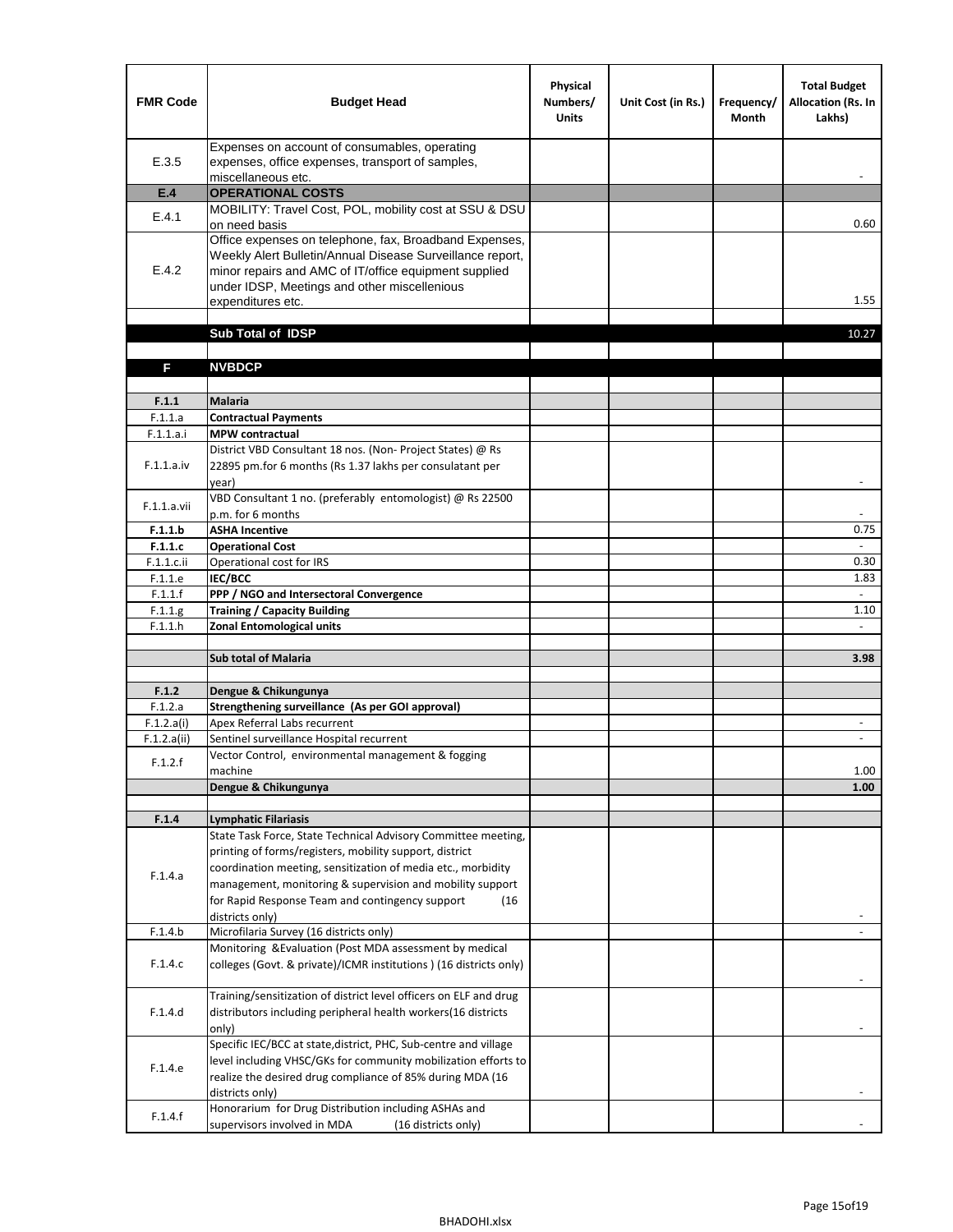| <b>FMR Code</b> | <b>Budget Head</b>                                                                                                                         | Physical<br>Numbers/<br><b>Units</b> | Unit Cost (in Rs.) | Frequency/<br>Month | <b>Total Budget</b><br><b>Allocation (Rs. In</b><br>Lakhs) |
|-----------------|--------------------------------------------------------------------------------------------------------------------------------------------|--------------------------------------|--------------------|---------------------|------------------------------------------------------------|
| F.1.4.g.        | Verification and validation for stoppage of MDA in LF endemic<br>districts (17 Districts)                                                  |                                      |                    |                     |                                                            |
| F.1.4.g.i       | a) Additional MF Survey                                                                                                                    |                                      |                    |                     |                                                            |
| F.1.4.g.ii      | b) ICT Survey                                                                                                                              |                                      |                    |                     |                                                            |
| $F.1.4.g.$ iii  | c) ICT Cost                                                                                                                                |                                      |                    |                     |                                                            |
| F.1.4.h         | Verification of LF endemicity in non-endemic districts (24<br>Districts)                                                                   |                                      |                    |                     |                                                            |
| F.1.4.h.i       | a) Lymphoedema & Hydrocele Survey                                                                                                          |                                      |                    |                     | 0.30                                                       |
|                 | Lymphatic Filariasis                                                                                                                       |                                      |                    |                     | 0.30                                                       |
|                 |                                                                                                                                            |                                      |                    |                     |                                                            |
| F.1.5           | Kala-azar                                                                                                                                  |                                      |                    |                     |                                                            |
| F.1.5           | Case search/ Camp Approach                                                                                                                 |                                      |                    |                     | $\overline{\phantom{a}}$                                   |
| F.1.5.a         | Spray Pumps & accessories                                                                                                                  |                                      |                    |                     | $\blacksquare$                                             |
| F.1.5.b         | Operational cost for spray including spray wages                                                                                           |                                      |                    |                     |                                                            |
| F.1.5.c         | Mobility/POL/supervision                                                                                                                   |                                      |                    |                     | $\overline{\phantom{a}}$                                   |
| F.1.5.d         | Monitoring & Evaluation                                                                                                                    |                                      |                    |                     |                                                            |
| F.1.5.e         | Training for spraying                                                                                                                      |                                      |                    |                     | $\blacksquare$                                             |
| F.1.5.f         | IEC/BCC/Advocacy                                                                                                                           |                                      |                    |                     | $\overline{a}$                                             |
| F.1.5.g         | Incentive to ASHA                                                                                                                          |                                      |                    |                     | $\overline{\phantom{a}}$                                   |
| F.1.5.h         | Loss of Wages                                                                                                                              |                                      |                    |                     | $\qquad \qquad \blacksquare$                               |
| F.1.5.i         | Free Diet                                                                                                                                  |                                      |                    |                     |                                                            |
|                 |                                                                                                                                            |                                      |                    |                     |                                                            |
|                 | Kala-azar                                                                                                                                  |                                      |                    |                     |                                                            |
| F.6             | Cash grant for decentralized commodities                                                                                                   |                                      |                    |                     | 7.00                                                       |
|                 |                                                                                                                                            |                                      |                    |                     |                                                            |
|                 | <b>Sub Total of NVB DCP</b>                                                                                                                |                                      |                    |                     | 12.28                                                      |
| G               | <b>NLEP</b>                                                                                                                                |                                      |                    |                     |                                                            |
| G 1.            | Improved early case detection                                                                                                              |                                      |                    |                     |                                                            |
| G 1.1           | Incentive to ASHA                                                                                                                          |                                      |                    |                     |                                                            |
|                 | Incentive for Case detection by ASHA/AWW/Volunteers                                                                                        | 221                                  |                    |                     |                                                            |
|                 | etc.diagnosis @ Rs. 250 per case                                                                                                           |                                      | 250.00             |                     | 0.55                                                       |
|                 | Incentive for timely cure of MB cases @ Rs. 600 per case                                                                                   | 18                                   | 600.00             |                     | 0.11                                                       |
|                 | Incentive for timely cure of PB cases @ Rs. 400 per case                                                                                   | 26                                   | 400.00             |                     | 0.10                                                       |
| G1.1 a          | Sensitization of ASHA                                                                                                                      | 300                                  | 100.00             |                     | 0.30                                                       |
| G <sub>2</sub>  | <b>Improved case management</b>                                                                                                            |                                      |                    |                     |                                                            |
|                 | DPMR Services, (MCR footwear, Aids and appliances,<br>Welfare allowance to BPL patients for RCS, Support<br>to govt. institutions for RCS) |                                      |                    |                     |                                                            |
|                 | Cost of MCR / Protective footwear@ Rs.300/-                                                                                                | 150                                  | 300.00             |                     | 0.45                                                       |
| G 2.1           | Amount for Aids/ appliances/ self care kits/ patient welfare<br>items etc.                                                                 |                                      |                    |                     | 0.17                                                       |
|                 | Patients for RCS to be paid welfare allowance @ Rs. 8000/-                                                                                 | 0                                    | 8,000.00           |                     |                                                            |
|                 | No. of RCS to be paid for as Support to govt. institutions for<br>RCS @5000/-                                                              | 0                                    | 5,000.00           |                     |                                                            |
| G 2.2           | Urban L:eprosy Control, (Mega city - 0, Medium city (1) -<br>3 , Med. City (2)-1 Township -19)                                             |                                      |                    |                     |                                                            |
| G 2.3           | Material & Supplies                                                                                                                        |                                      |                    |                     | $\blacksquare$                                             |
|                 | Supportive drugs                                                                                                                           |                                      |                    |                     | 0.75                                                       |
| G 2.3.i         | Lab. reagents & equipments                                                                                                                 |                                      |                    |                     | 0.05                                                       |
|                 | Printing works                                                                                                                             |                                      |                    |                     | 0.20                                                       |
| G <sub>3</sub>  | <b>Stigma Reduced</b>                                                                                                                      |                                      |                    |                     |                                                            |
|                 | Mass media, Outdoor media, Rural media, Advocacy                                                                                           |                                      |                    |                     |                                                            |
| G 3.1           | media<br>Monitoring, Supervision and Evaluation System                                                                                     |                                      |                    |                     | 0.98                                                       |
| G 5.            | improved<br><b>Travel Cost and Review Meeting</b>                                                                                          |                                      |                    |                     |                                                            |
| G 5.1           |                                                                                                                                            |                                      |                    |                     |                                                            |
| G 5.1.ii        | travel expenses - Contractual Staff at District level                                                                                      |                                      |                    |                     | 0.15                                                       |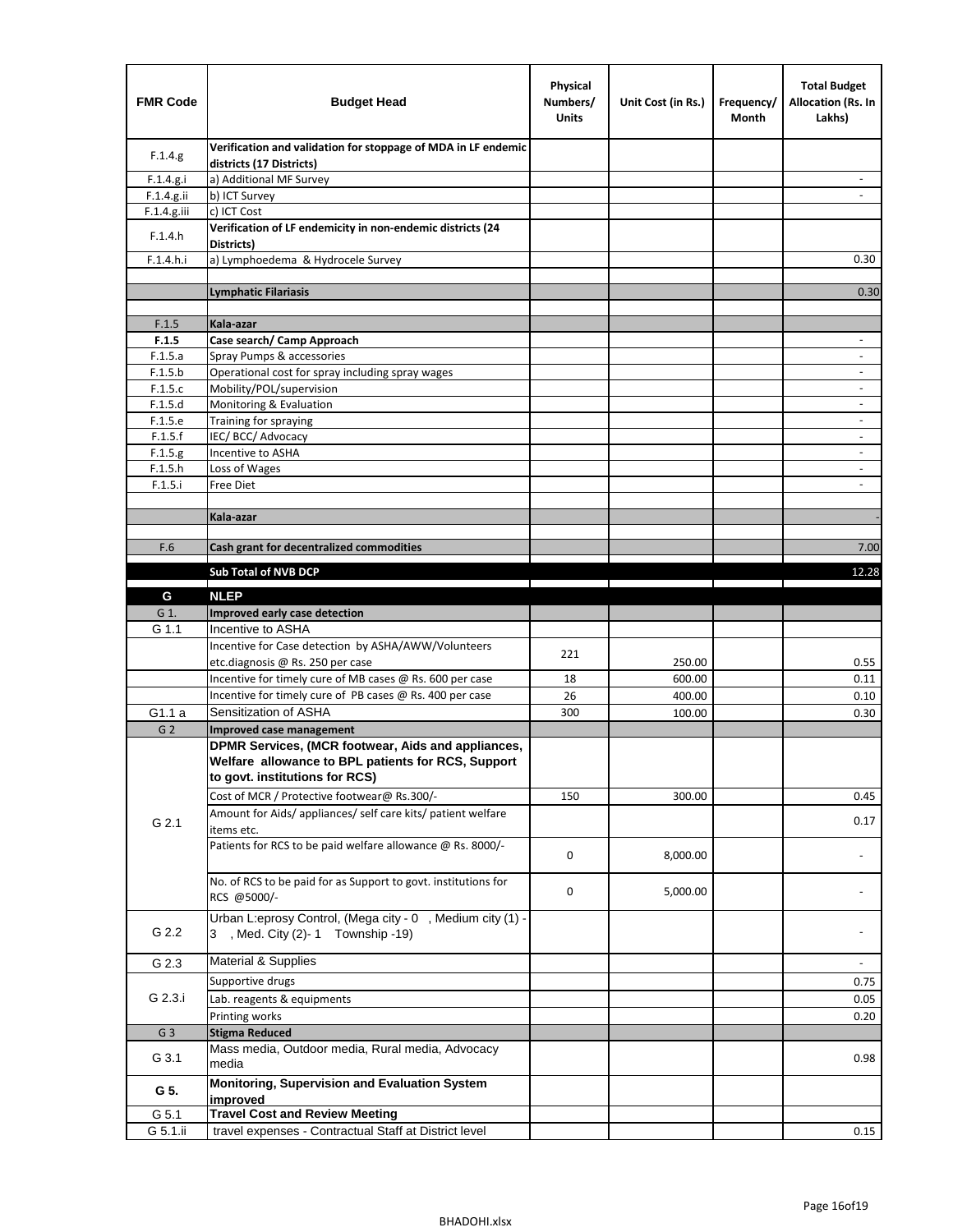| <b>FMR Code</b> | <b>Budget Head</b>                                                                                              | Physical<br>Numbers/<br><b>Units</b> | Unit Cost (in Rs.) | Frequency/<br>Month | <b>Total Budget</b><br>Allocation (Rs. In<br>Lakhs) |
|-----------------|-----------------------------------------------------------------------------------------------------------------|--------------------------------------|--------------------|---------------------|-----------------------------------------------------|
| G 5.2           | <b>Office Operation &amp; Maintenance</b>                                                                       |                                      |                    |                     |                                                     |
| G 5.2.i         | Office operation - State Cell                                                                                   |                                      |                    |                     |                                                     |
| G 5.2.ii        | Office operation - District Cell                                                                                |                                      |                    |                     | 0.35                                                |
| G 5.2 .iii      | Office equipment maint. State                                                                                   |                                      |                    |                     |                                                     |
| G 5.4           | Vehicle Hiring and POL                                                                                          |                                      |                    |                     |                                                     |
| G 5.4.ii        | <b>District Cell</b>                                                                                            |                                      |                    |                     | 0.30                                                |
| G 6.2           | <b>Contractual Staff at Disrrict &amp; block level</b>                                                          |                                      |                    |                     |                                                     |
|                 | <b>District Leprosy Consultant</b>                                                                              | 1                                    | 33,000.00          | 12                  | 3.96                                                |
| G 6.2.ii        | Physio Therapist                                                                                                | $\mathbf{1}$                         | 27,500.00          | 12                  | 3.30                                                |
|                 | Contractual Staff Para Medical Worker, (PMW @ 17600pm)                                                          | $\overline{2}$                       | 17,600.00          | 12                  | 4.22                                                |
| G 7.            | <b>Others</b>                                                                                                   |                                      |                    |                     |                                                     |
| G 7.1           | Travel expenses for regular staff for specific programme /<br>training need, awards etc                         |                                      |                    |                     | 0.16                                                |
|                 | HR increment calculated $\omega$ 5% for above approvals                                                         |                                      |                    |                     | 0.57                                                |
|                 | Sub Total NLEP                                                                                                  |                                      |                    |                     | 16.68                                               |
|                 |                                                                                                                 |                                      |                    |                     |                                                     |
| Н               | <b>RNTCP</b>                                                                                                    |                                      |                    |                     |                                                     |
| H.1             | Civil Works                                                                                                     |                                      |                    |                     | 2.15                                                |
| H.2             | Laboratory Materials                                                                                            |                                      |                    |                     | 5.17                                                |
| H.3             | Honorarium/Counselling Charges                                                                                  |                                      |                    |                     | 16.47                                               |
| H.4             | <b>ACSM</b>                                                                                                     |                                      |                    |                     | 2.75                                                |
| H.5             | <b>Equipment Maintenance</b>                                                                                    |                                      |                    |                     | 0.48                                                |
| H.6             | Training                                                                                                        |                                      |                    |                     | 2.98                                                |
| H.7             | Vehicle Operation(POL & Manitainance)                                                                           |                                      |                    |                     | 5.35                                                |
| H.8             | Vehicle hiring                                                                                                  |                                      |                    |                     | 6.86                                                |
| H.9             | Public Private Mix(PP/NGO Support)                                                                              |                                      |                    |                     | 7.21                                                |
| H.10            | <b>Medical Colleges</b>                                                                                         |                                      |                    |                     | $\blacksquare$                                      |
| H.11            | Office Operation (Miscellaneous)                                                                                |                                      |                    |                     | 1.47                                                |
| H.12            | <b>Contractual Services</b>                                                                                     |                                      |                    |                     | 62.60                                               |
| H.13            | Printing                                                                                                        |                                      |                    |                     | 1.32                                                |
| H.15            | Procurement of Drugs                                                                                            |                                      |                    |                     | 0.78                                                |
| H.16            | Procurement of Vehicles                                                                                         |                                      |                    |                     | 1.95                                                |
| H.17            | Procurement of Equipments                                                                                       |                                      |                    |                     | 0.75                                                |
| H.18            | Patient Support & Transportation Charges                                                                        |                                      |                    |                     | 4.18                                                |
| H.19            | Supervision and Monitoring                                                                                      |                                      |                    |                     | 3.97                                                |
|                 | <b>Grand Total</b>                                                                                              |                                      |                    |                     | 126.42                                              |
|                 |                                                                                                                 |                                      |                    |                     |                                                     |
|                 | <b>Total of NDCP</b>                                                                                            |                                      |                    |                     | 165.65                                              |
|                 | Non Communicable Disease Control Programme (NCD)                                                                |                                      |                    |                     |                                                     |
| Т               | National Programme for Control of Blindness (NPCB)                                                              |                                      |                    |                     | ÷.                                                  |
| 1.1             | <b>Recurring Grant-in aid</b>                                                                                   |                                      |                    |                     |                                                     |
| 1.1.1           | Reimbursement for cataract operation for NGO and<br>Private Practitioners as per NGO norms @Rs.1000/-           |                                      |                    |                     | 7.74                                                |
| 1.1.1A          | Assistance for consumables/drugs/medicines to the<br>Govt./District Hospital for Cat sx etc.@ Rs.450/- per case |                                      |                    |                     | 2.81                                                |
|                 |                                                                                                                 |                                      |                    |                     |                                                     |
| 1.1.2           | <b>Other Eye Diseases</b><br>Screening and free spectacles to school children @                                 |                                      |                    |                     |                                                     |
| 1.1.3           | Rs.275/- per case                                                                                               |                                      |                    |                     | 2.89                                                |
| 1.1.4           | Screening and free spectacles for near work to Old<br>Person (New component) @Rs.100/- per case                 |                                      |                    |                     | 0.78                                                |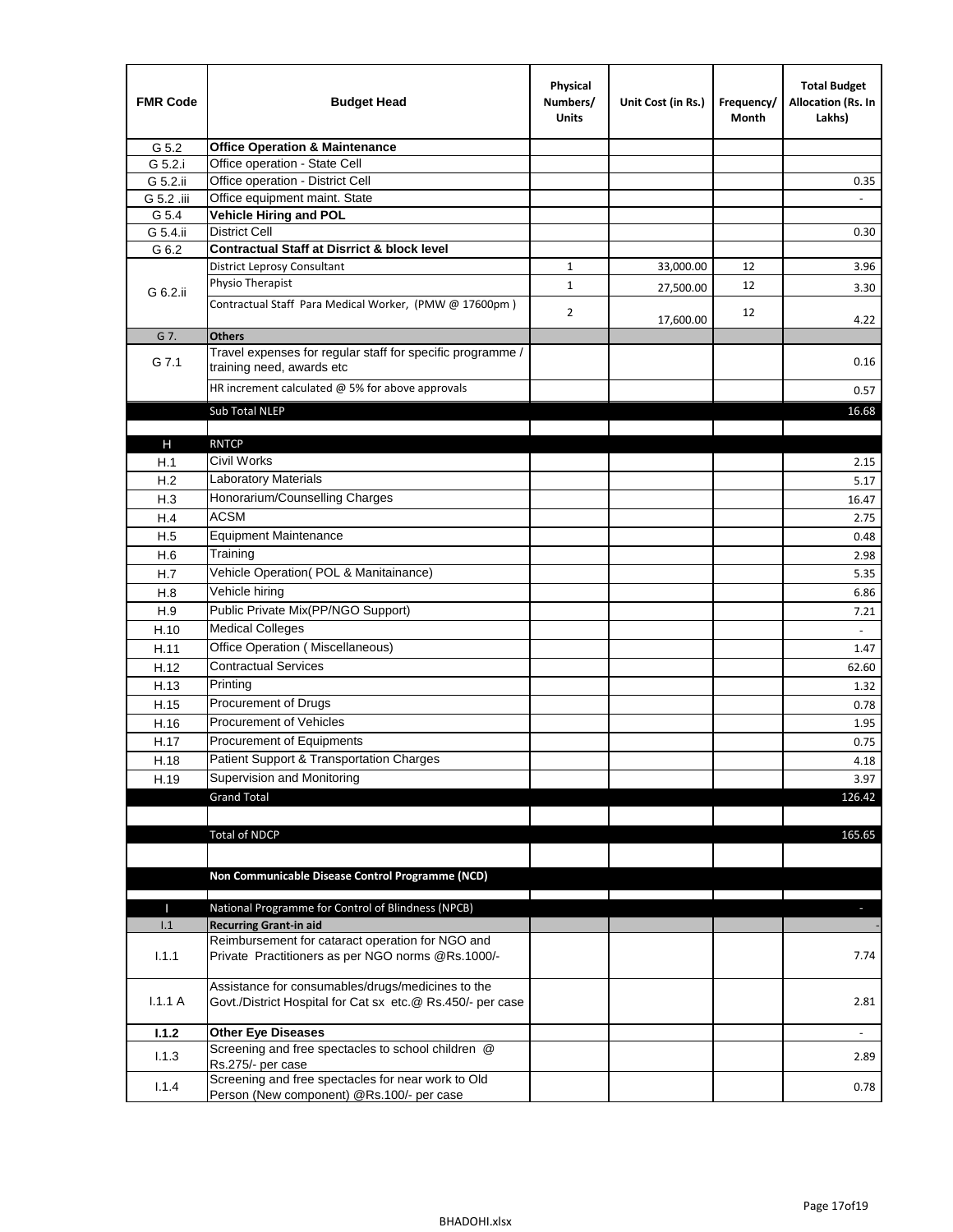| <b>FMR Code</b> | <b>Budget Head</b>                                                                                                                                      | Physical<br>Numbers/<br><b>Units</b> | Unit Cost (in Rs.) | Frequency/<br>Month | <b>Total Budget</b><br>Allocation (Rs. In<br>Lakhs) |
|-----------------|---------------------------------------------------------------------------------------------------------------------------------------------------------|--------------------------------------|--------------------|---------------------|-----------------------------------------------------|
| 1.1.5           | Recurring GIA to Eye Bank @ Rs.2000/- per pair(Eye<br>Bank will reimburse to Eye Donation Centre for eye<br>collected by them @ Rs.1000/- per pair)     |                                      |                    |                     |                                                     |
| 1.2             | Non Recurring Grant -in-Aid                                                                                                                             |                                      |                    |                     |                                                     |
| 1.2.2.          | Grant-in-aid for Sub Divisional Hospitals @ Rs.20 lakh                                                                                                  |                                      |                    |                     |                                                     |
| 1.2.3           | For Vision Centre (PHC) (Govt. + NGO) @ Rs.1 lakh                                                                                                       |                                      |                    |                     |                                                     |
| 1.2.4           | For Eye Bank Rs.25 lakh                                                                                                                                 |                                      |                    |                     | ÷.                                                  |
| 1.3             | <b>Contractual Man Power</b>                                                                                                                            |                                      |                    |                     |                                                     |
| 1.3.1           | Ophthalmic Surgeon@ Rs.60,000/- p.m.*                                                                                                                   |                                      |                    |                     | $\overline{\phantom{a}}$                            |
| 1.3.2           | Ophthalmic Assistant @ Rs.12,000/- p.m.*                                                                                                                |                                      |                    |                     |                                                     |
| 1.3.3           | Eye Donation Counsellors @ Rs.15000/- p.m.*                                                                                                             |                                      |                    |                     | $\overline{\phantom{a}}$                            |
| 1.3.4           | Data Entry Operator @Rs.8,000/- p.m. for district level                                                                                                 |                                      |                    |                     | 0.25                                                |
| 1.4             | Other activities (if any, pls. specify)                                                                                                                 |                                      |                    |                     |                                                     |
|                 | Other district level activities                                                                                                                         |                                      |                    |                     | 0.20                                                |
|                 | Sub Total of National Programme for Control of Blindness<br>(NPCB)                                                                                      |                                      |                    |                     | 14.67                                               |
|                 |                                                                                                                                                         |                                      |                    |                     |                                                     |
| J               | Natoinal Mental Health Programme (NMHP)<br>Honorarium of Existing Human Resource                                                                        |                                      |                    |                     |                                                     |
|                 |                                                                                                                                                         |                                      |                    |                     |                                                     |
|                 | National Programme for the Healthcare of the Elderly (NPHCE)                                                                                            |                                      |                    |                     |                                                     |
| K               |                                                                                                                                                         |                                      |                    |                     |                                                     |
| K.1             | <b>Recurring Grant-in-Aid</b>                                                                                                                           |                                      |                    |                     |                                                     |
| K.1.1           | <b>District Hospital</b>                                                                                                                                |                                      |                    |                     |                                                     |
| K.1.1.1         | Machinery & Equipment @ Rs.1.50 lakh per unit                                                                                                           |                                      |                    |                     |                                                     |
| K.1.1.2         | Drugs & Consumable @ Rs. 5 Lacs to existing district &<br>Rs. 3 Lacs to New Districts                                                                   |                                      |                    |                     |                                                     |
| K.1.1.3         | Training of doctors and staff from CHCs and PHCs @<br>Rs.0.40 lakh per unit                                                                             |                                      |                    |                     |                                                     |
| K.1.1.4         | Public Awareness & IEC @ Rs.1 lakh per unit                                                                                                             |                                      |                    |                     |                                                     |
| K.1.1.6         | Consultant Medicine (2) @ Rs. 80000 P.M. for 12 months<br>against filled post & 3 month against Vacant Post                                             |                                      |                    |                     |                                                     |
| K.1.1.7         | Nurse (6) @ Rs. 20,000 P.M. for 12 months against filled<br>post & 3 month against Vacant Post                                                          |                                      |                    |                     |                                                     |
| K.1.1.8         | Physiotherapist 1 @ Rs.20,000 p.m.                                                                                                                      |                                      |                    |                     |                                                     |
| K.1.1.9         | Hospital Attendants 2@ Rs.7500 p.m.                                                                                                                     |                                      |                    |                     |                                                     |
| K.1.1.10        | Sanitary Attendants 2 @ Rs.7500 p.m.                                                                                                                    |                                      |                    |                     | $\overline{\phantom{a}}$                            |
| K.1.2           | <b>CHC</b>                                                                                                                                              |                                      |                    |                     |                                                     |
| K.1.2.1         | Training @ Rs. 30,000 (Refer list for No. of CHC)                                                                                                       |                                      |                    |                     |                                                     |
| K.1.2.3         | Rehabilitation Worker 1 @ Rs.18,000 p.m.                                                                                                                |                                      |                    |                     |                                                     |
| K.1.3           | <b>PHC</b>                                                                                                                                              |                                      |                    |                     |                                                     |
| K.1.3.1.        | Training & IEC @ Rs.0.30 lakh per PHC                                                                                                                   |                                      |                    |                     |                                                     |
| K.1.4           | <b>Sub-Centre</b>                                                                                                                                       |                                      |                    |                     |                                                     |
|                 | Aids and Appliances @ Rs.0.30 lakh per Sub-Centre                                                                                                       |                                      |                    |                     |                                                     |
| K.1.4.1         |                                                                                                                                                         |                                      |                    |                     |                                                     |
| K.2             | <b>Non-Recurring Grant-in-Aid</b>                                                                                                                       |                                      |                    |                     |                                                     |
| K.2.1           | <b>District Hospital</b>                                                                                                                                |                                      |                    |                     |                                                     |
| K.2.1.1         | Construction/renovation/extension of the existing building<br>and Furniture of Geriatrics Unit with 10 beds and OPD<br>facilities @ Rs.80 lakh per unit |                                      |                    |                     |                                                     |
| K.2.1.2         | Machinery & Equipment @ Rs.7.00 lakh per unit                                                                                                           |                                      |                    |                     |                                                     |
|                 | HR Increment @ 5% (Refer HR increment calculation                                                                                                       |                                      |                    |                     |                                                     |
|                 | sheet)                                                                                                                                                  |                                      |                    |                     |                                                     |
|                 |                                                                                                                                                         |                                      |                    |                     |                                                     |